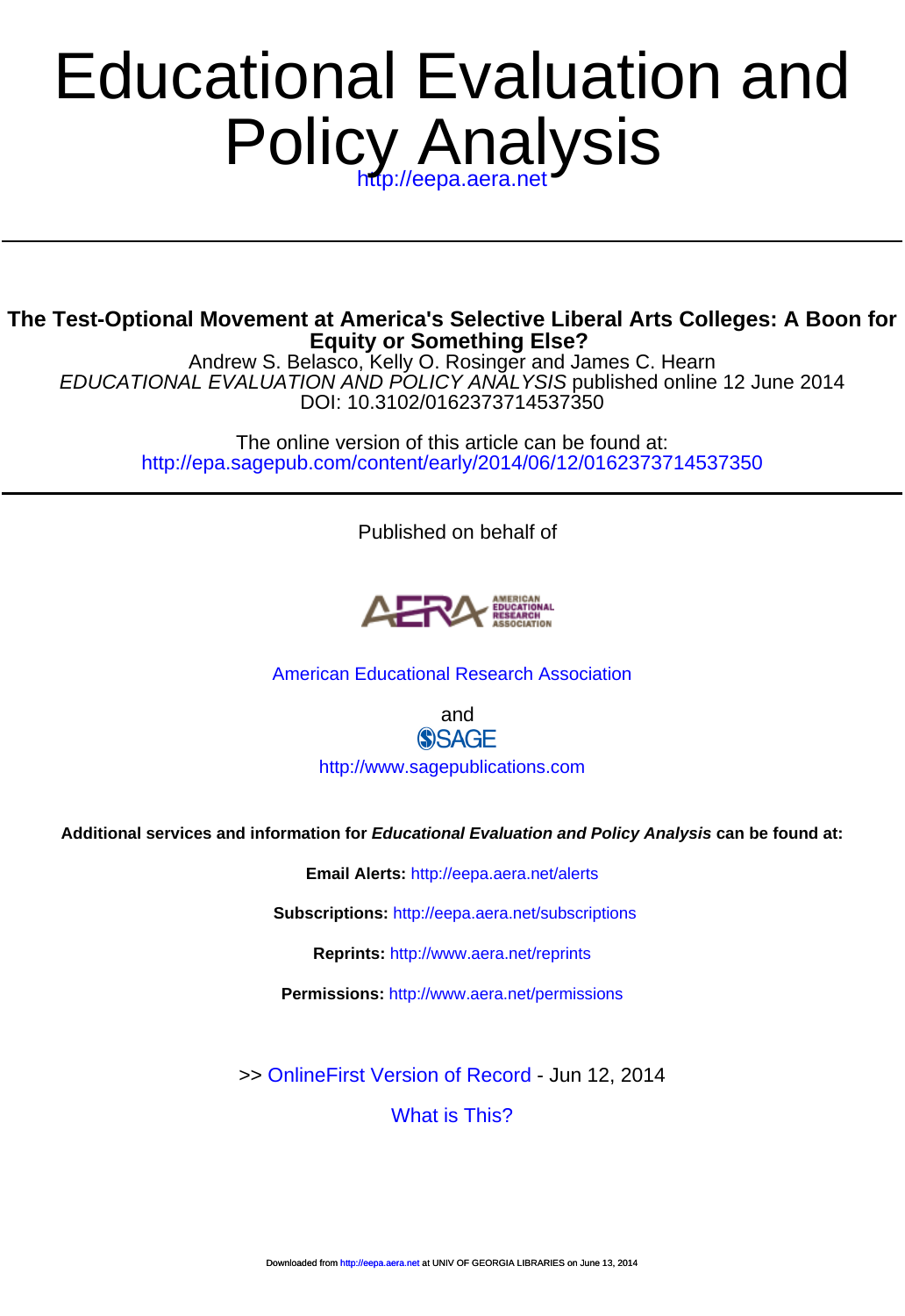# **The Test-Optional Movement at America's Selective Liberal Arts Colleges: A Boon for Equity or Something Else?**

**Andrew S. Belasco**

*University of Georgia College Transitions LLC* **Kelly O. Rosinger James C. Hearn**

*University of Georgia*

*The test-optional movement in the United States emerged largely in response to criticism of standardized admissions tests as inadequate and potentially biased measures of postsecondary promise. Although anecdotal reports suggest that test-optional policies have improved campus diversity, empirical research has not yet confirmed this claim. Consequently, this study employs quasi-experimental techniques to assess the relationship between test-optional policy implementation and sub*sequent growth in the proportion of low-income and minority students enrolling at adopting liberal *arts colleges. It also examines whether test-optional policies increase institutional standing through greater application numbers and higher reported Scholastic Aptitude Test (SAT) scores. Results show that, on average, test-optional policies enhance the perceived selectivity, rather than the diversity, of participating institutions.*

Keywords: *test-optional, admissions, longitudinal studies, administration, policy analysis*

When the first Scholastic Aptitude Test (SAT) was administered in 1926 (Gambino, 2013), advocates promoted the test as a measure of intellect and a mechanism of educational and social opportunity. At a time when access to higher education was largely determined by status, the SAT aimed to distinguish academic aptitude from "accidents" of birth and fortune and to identify talented students who would otherwise have gone unnoticed (Lemann, 1999). With the arrival of the SAT, a new meritocratic system emerged, one that promised to sort students into college on the basis of academic potential rather than social status (Jencks & Riesman, 1968; Karabel, 1984; Katz, 1978). Over the next 30 years, use of the SAT at U.S. colleges and universities increased dramatically, and by the late 1950s, the test was being administered to more

than half a million high school students annually. In 2012, the number of students taking the SAT and/or American College Testing (ACT) exceeded 1.6 million in 2012, with many students taking both exams and taking the SAT and/ or ACT more than once to increase scores (Lewin, 2013). Currently, most 4-year colleges and universities use standardized test scores as one factor in making admissions decisions.

Given their role in the college admissions process, standardized tests have been the subject of extensive research, and many studies have attempted to measure the predictive validity of these increasingly influential exams. Some research suggests that the SAT, coupled with high school grade point average (GPA), provides a better prediction of a student's future academic performance than high school GPA alone (Sackett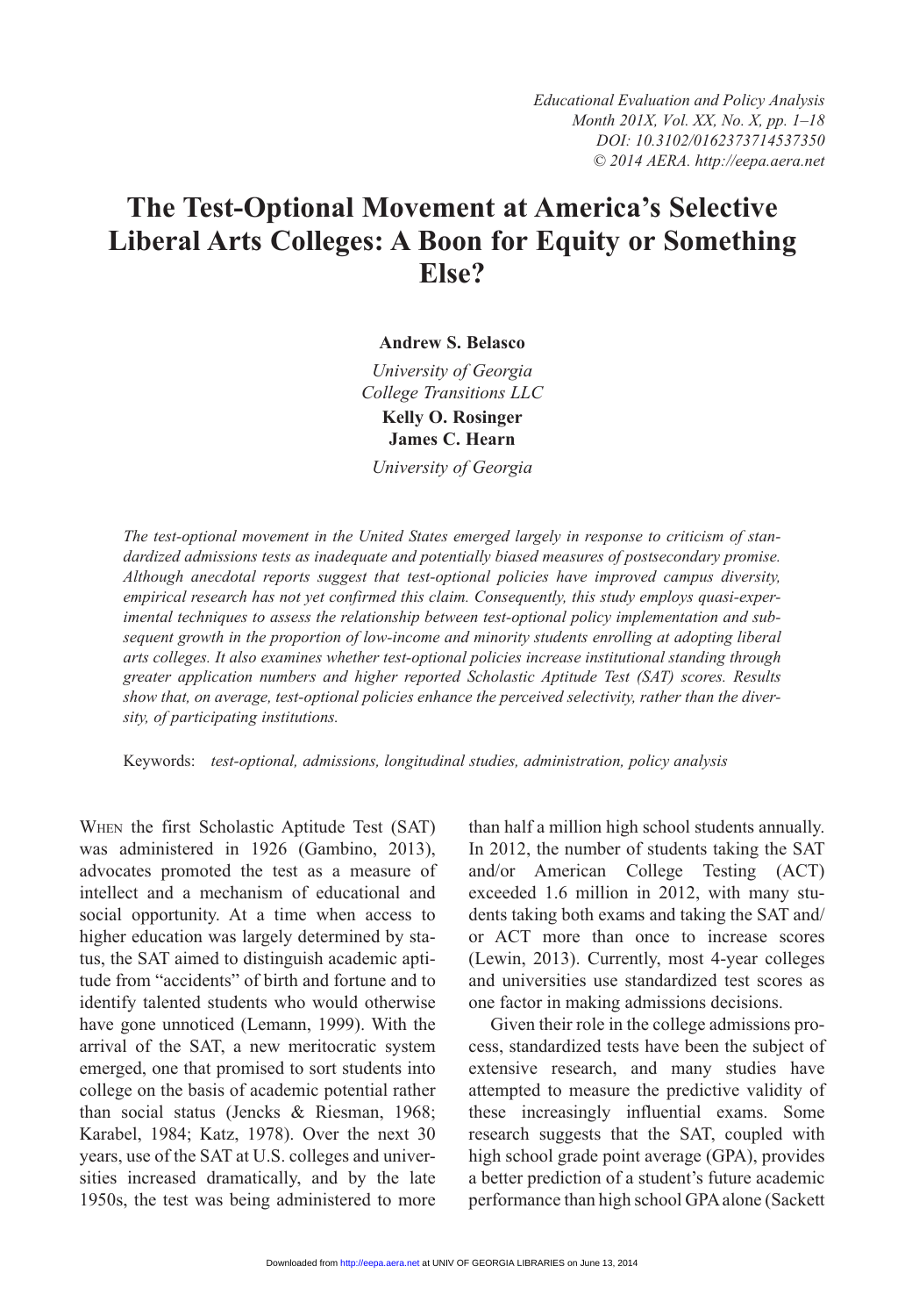# *Belasco et al.*

et al., 2012; Shaw, Kobrin, Patterson, & Mattern, 2012). However, other studies have challenged the SAT as a reliable predictor of future college success (Crouse & Trusheim, 1988; Geiser & Studley, 2002; Rothstein, 2004), and have highlighted the persistent and positive relationship between standardized test performance and socioeconomic background as well as disparities in performance by race (Blau, Moller, & Jones, 2004; Camara & Schmidt, 1999; Fischer et al., 1996; Freedle, 2003). This latter body of research has prompted some colleges to question whether reliance on standardized testing has reinforced the exact college-related barriers that initial proponents of the SAT intended to eradicate (Epstein, 2009).

Consequently, support for the SAT, ACT, and similar standardized tests has waned at a small, but growing number of institutions, and a "testoptional movement" has emerged, particularly among liberal arts colleges, many of which have sought to eliminate or de-emphasize the use of standardized tests in the admissions process. Today, more than 50 selective liberal arts colleges have adopted test-optional admissions policies, along with approximately 800 other institutions across the United States (FairTest, 2013).

Despite public claims that test-optional policies have improved socioeconomic and racial diversity, some have questioned the motives of test-optional colleges and believe that testoptional admissions policies constitute yet another strategy to raise an institution's rank and admissions profile (Diver, 2006; Ehrenberg, 2002; Hoover, 2010). In this article, we explore both the generally stated goals of test-optional policies—expanding college opportunity and diversity—and the criticism that these policies are implemented merely to promote greater institutional standing. More specifically, we employ a difference-in-differences (DiD) analytical approach to examine whether testoptional admissions policies have achieved a commonly stated objective of increasing lowincome and minority student enrollment, and also whether such policies have led to increased institutional status in the form of greater application numbers and higher reported test scores. To that end, our study addresses four research questions:

- **Research Question 1:** Do colleges enroll significantly more (or less) low-income students (measured by Pell Grant recipient enrollment) after adopting test-optional admissions policies?
- **Research Question 2:** Do colleges enroll significantly more (or less) underrepresented minorities after adopting test-optional admissions policies?
- **Research Question 3:** Do colleges experience a significant rise (or decline) in freshman year applications after adopting test-optional admissions policies?
- **Research Question 4:** Do colleges report significantly higher (or lower) average test scores after adopting test-optional admissions policies?

# **Literature Review**

Although standardized tests assume a conspicuous role in the current college landscape, they were not widely used by postsecondary institutions until the mid-20th century, when the GI Bill of 1944 and subsequent growth in the 18 to 24-year-old population prompted an unprecedented rise in the demand for postsecondary education. Between 1950 and 1970—commonly referred to as the era of "college massification" —enrollment in U.S. higher education grew nearly fivefold (Gumport, Iannozzi, Shaman, & Zemsky, 1997). As college applications surged across the United States, selective colleges, in particular, were compelled to adopt new screening methods to sort through larger, more competitive, and increasingly heterogeneous applicant pools (Alon & Tienda, 2007; Lemann, 1999; Posselt, Jaquette, Bielby, & Bastedo, 2012); and many such institutions began to rely on standardized testing as one admissions screening mechanism.

Although the SAT and ACT originally were designed to promote college access—specifically, by identifying academically talented students, regardless of background—there has been much debate surrounding the predictive validity of these exams. Previous research has revealed a positive correlation between SAT scores and postsecondary GPA, and has also indicated that standardized test scores, in conjunction with high school GPA, serve as a better predictor of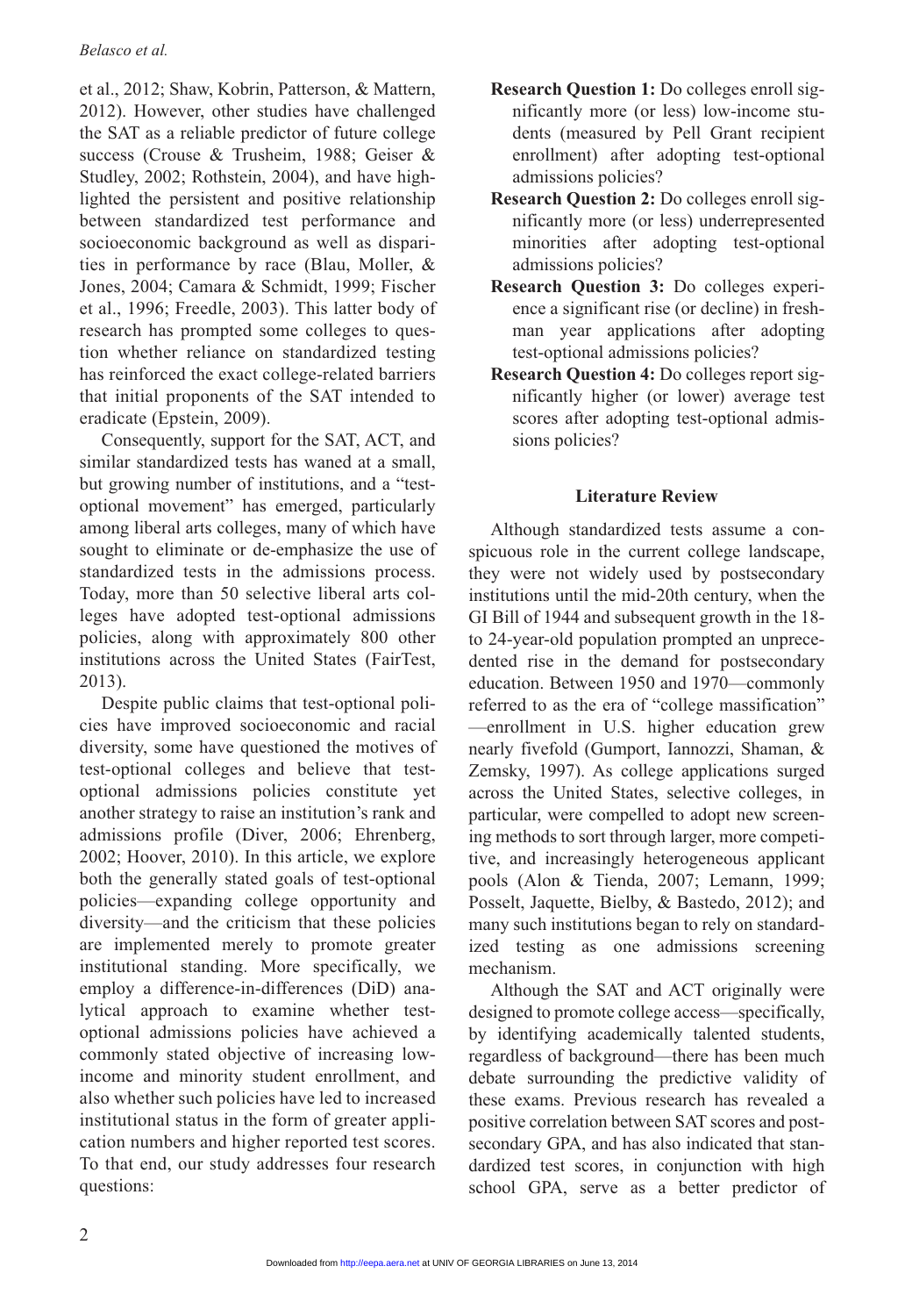first-year academic performance than high school GPA alone (Kobrin, Patterson, Barbuti, Mattern, & Shaw, 2008; Sackett et al., 2012). However, other research contends that standardized tests have become proxies for privilege and have perpetuated class and race divisions within postsecondary education (e.g., see Grodsky, Warren, & Felts, 2008, for review of educational testing and social stratification). Several studies have cited a strong positive correlation between standardized test achievement and socioeconomic status (SES; Blau et al., 2004; Camara & Schmidt, 1999; Fischer et al., 1996; Freedle, 2003; Rothstein, 2004), and also between standardized test achievement and White racial status (Camara & Schmidt, 1999; Rothstein, 2004); while other research has suggested that standardized test scores lose much of their ability to predict postsecondary success (i.e., first-year GPA) when student SES (Geiser & Studley, 2002) and high school racial and socioeconomic diversity (Rothstein, 2004) are considered. These findings may be attributed, at least in part, to the fact that socioeconomically advantaged students are more likely to purchase test preparation materials, enroll in test preparation classes, hire a tutor, and engage in other activities that are likely to boost test scores (Buchmann, Condron, & Roscigno, 2010; Park, 2012). Finally, other critiques suggest that test scores—when compared with other measures of academic achievement, such as high school GPA or class rank—are insufficient gauges of motivation, inquisitiveness, and other qualities that contribute to learning and success (Atkinson & Geiser, 2009; Hoffman & Lowitzki, 2005).

Despite extensive research challenging the predictive validity of standardized tests, there are several recent studies indicating that the SAT and ACT continue to predict academic performance, even when background is considered (e.g., Bettinger, Evans, & Pope, 2011; Sackett, Kuncel, Arneson, & Waters, 2009; Sackett et al., 2012). For example, Sackett and colleagues (2012) found in an analysis of three large-scale datasets that the association between SAT scores and first-year academic performance decreases only slightly when socioeconomic background is considered, suggesting that the SAT remains a useful predictor of future academic achievement. In addition, Bettinger et al. (2011) discovered that ACT subscores in English and mathematics are highly predictive of first-year and second-year college GPA, even after controlling for race, gender, and (college) campus fixed effects.

While education researchers debate the merits of standardized testing, the overwhelming majority of selective colleges and universities continue to hold firm to their standardized testing requirements and use standardized test scores, among other academic and extracurricular factors, in making admissions decisions. In fact, many selective institutions have become more reliant on standardized testing in recent decades. Alon and Tienda (2007), for example, used data from two nationally representative studies to discover that, on average, America's most selective schools ascribe more weight to test scores than grades when evaluating applicants. Alon and Tienda attribute increased dependence on test scores to the perceived need for a standardized metric that is able (or that claims to be able) to identify the "aristocracy of talent" among an ever-growing pool of qualified applicants; however, they and others (Ehrenberg, 2002; Epstein, 2009) also attribute increased reliance to the rising prominence of college rankings systems, such as those released by *U.S. News & World Report*. Although contributing a relatively small percentage to the magazine's ranking formula (7.5% to 8.125% in recent years), average institutional SAT/ACT score is the largest predictor of *U.S. News* rank (Webster, 2001), and its influence may be subsumed within other measures that *U.S. News* uses to determine an institution's rank score, such as academic reputation (as reported by college administrators and high school counselors).

Indeed, enrollment managers and admissions officers face increasing pressure to enroll classes with stronger academic credentials each year. These institutional pressures have resulted in several recent cases of institutional test scores being misrepresented or deliberately manipulated for institutional purposes (e.g., Fuller, 2012; Hoover, 2012a; Supiano, 2012) Consequently, given their influence and the "elasticity of admissions data" (Hoover, 2012b), standardized test scores have been assigned considerable, and perhaps undue, emphasis in the admissions process, especially by institutions seeking to improve their standing in the rankings hierarchy.

While selective colleges, in general, have exhibited a stronger commitment to standardized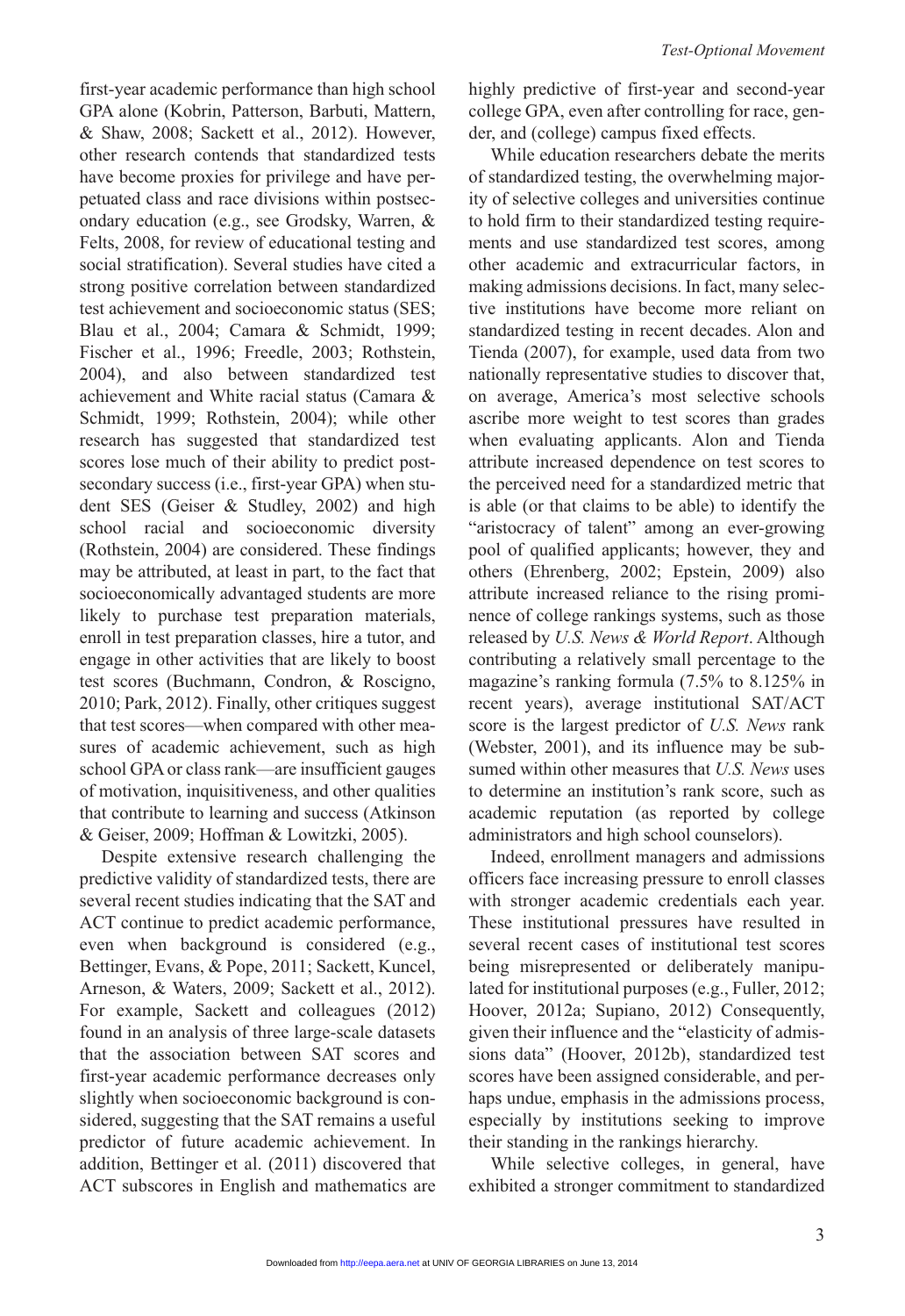testing over time; there is a growing minority of competitive institutions, primarily within the liberal arts sector, which has decided to de-emphasize or eliminate the use of standardized test scores in the admissions process. Interestingly, the test-optional "movement" among liberal arts colleges began in earnest after the speech of a university president, University of California's (UC) Richard Atkinson, who declared to the American Council on Education that overreliance on the SAT was "distorting educational priorities and practices" (Atkinson, 2001). Although UC never implemented Atkinson's recommendation that the university system abandon its SAT I admission requirement, Atkinson's speech prompted the College Board to redesign the SAT, which featured a new writing section and de-emphasized assessing student aptitude in favor of testing student preparation (Epstein, 2009). The speech also prompted scores of selective liberal arts colleges to abandon or de-emphasize standardized testing requirements in their admission processes (Epstein, 2009). Over the past decade, and despite the release of a revised SAT, more than 50 liberal arts colleges identified by Barron's *Profile of American Colleges* as "very competitive," "highly competitive," or "most competitive" have adopted test-optional policies that allow applicants to choose, without penalty, whether or not to submit their SAT or ACT scores.

In addition to expressing concerns about the biases and validity of standardized assessments, test-optional colleges commonly report that testoptional policies enhance the ethnic and economic diversity of their respective campuses without compromising the academic quality or performance of their student bodies (Bates College, 2004; Jaschik, 2006; McDermott, 2008). Espenshade and Chung's (2011) simulation study supports such claims, suggesting that test-optional policies would lead to an increase in the percentage of Black, Hispanic, and low-SES students at adopting institutions; however, it relied on predicted probabilities of admission to make assertions about *yield*, even though acceptance does not necessarily result in enrollment, especially in the case of underrepresented populations (Smith, Pender, & Howell, 2013).

To date, few studies have assessed the relationship between test-optional policies and campus diversity. Moreover, we know little about whether

the implementation of test-optional policies leads to benefits that are less altruistic and more institution-specific. Several higher education leaders and reports have argued that colleges adopt testoptional policies to increase institutional status and selectivity (Ehrenberg, 2002; Epstein, 2009; Yablon, 2001), specifically through higher application numbers and reported standardized test scores. Case studies examining individual institutions' test-optional policies provide some evidence that the adoption of these policies results in increased applications from students who might otherwise not have applied (e.g., Bates and Providence colleges; Epstein, 2009). One such study of Mount Holyoke College revealed that students "underperforming" on the SAT were more likely to withhold their results from the testoptional college (Robinson & Monks, 2005), leading to higher institution-reported SAT scores. However, there have been no broad studies (i.e., studies focusing on multiple colleges) examining the effects of test-optional adoption. Thus, we know little about how the test-optional movement as a whole has influenced the admissions and enrollment profiles of participating colleges.

# **Conceptual Framework**

To conceptualize how test-optional policies might influence admissions and enrollment at liberal arts colleges, we consider the overt and less overt intentions of test-optional adoption. To do so, we draw upon Merton's influential understanding of the manifest and latent functions of social action (e.g., Merton, 1957). Merton's approach allows us to examine the intended (manifest) and unintended (latent) functions of social policies, and how these functions serve to maintain and reinforce the current social structure and its existing inequalities (Merton, 1936, 1957).

Manifest functions refer to the intended and recognized purposes of test-optional policies. These manifest functions are institutions' commonly stated goals for adopting policies that deemphasize or eliminate the use of test scores. Institutions that have adopted test-optional policies often cite efforts to improve diversity and to "level the playing field" for groups of students who, on average, tend to be disadvantaged by higher education's reliance on standardized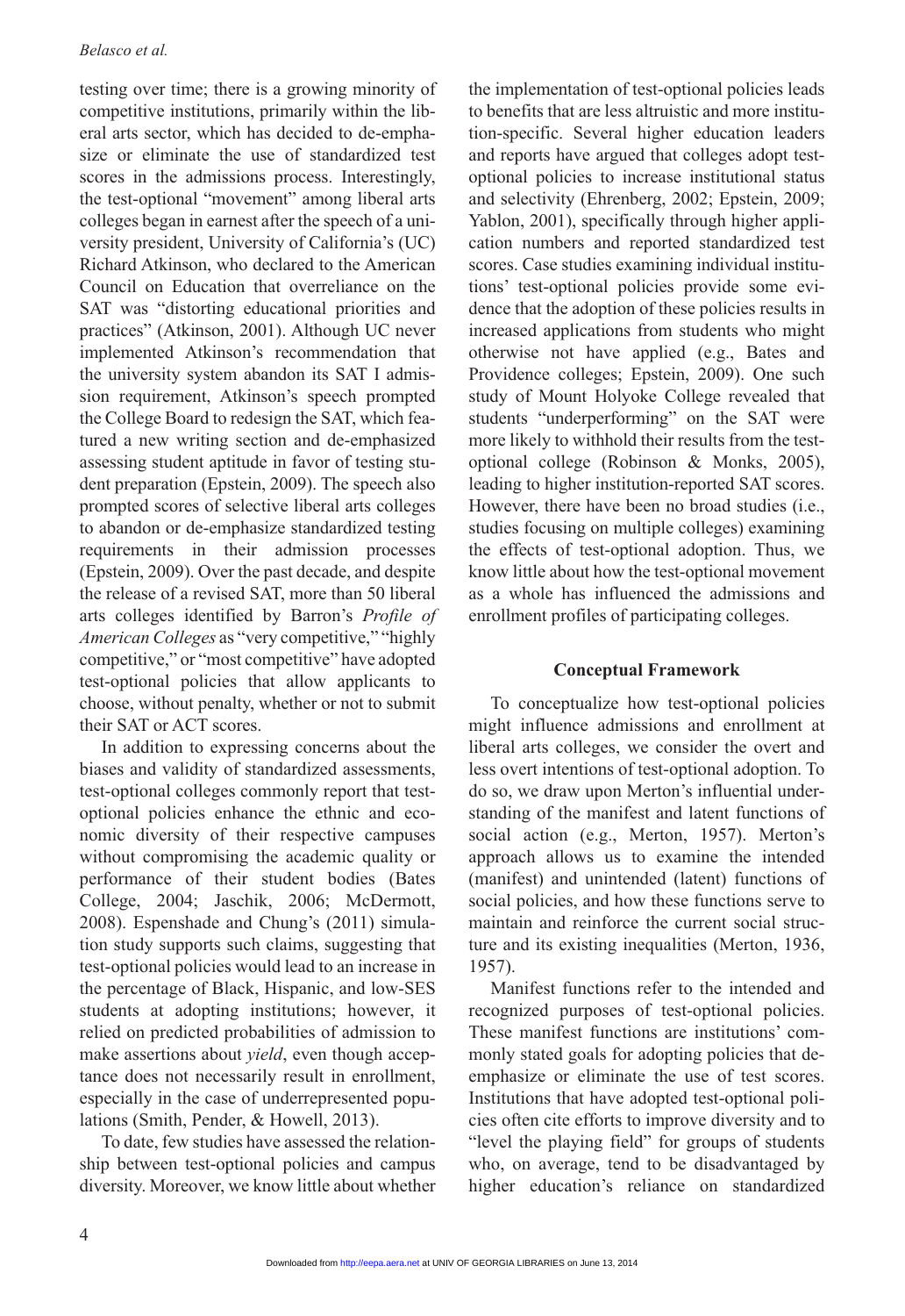testing, (Cortes, 2103; Epstein, 2009; Espenshade & Chung, 2011). By encouraging a more holistic review of applicants, test-optional admissions policies are intended to reduce the inequalities in college access that standardized test scores arguably promote. Analyzing the manifest functions of test-optional policies thus allows us to determine whether these policies have achieved a commonly stated goal of increasing postsecondary opportunity through enhancing campus economic and ethnic diversity—at liberal arts colleges specifically.

Although previous research often focuses on the recognized outcomes of test-optional policies, we extend our understanding of these policies by considering the unintended or unrecognized outcomes, or latent functions, that test-optional policies fulfill. As Merton (1957) suggested, the analysis of latent functions provides a particularly interesting area of sociological inquiry by considering how less overt outcomes enable institutions to maintain their current social position. Although test-optional admissions policies largely are hailed as efforts to expand access at selective institutions, it is also possible they serve a less noted purpose of increasing institutional status and perceived selectivity.

In a 2006 op-ed to the *New York Times*, former president of Reed College, Colin Diver, called attention to possible ulterior motives behind test-optional adoption. In his piece, Diver (2006) suggested that under test-optional policies, lowscoring students would choose not to submit their test scores, and as a consequence, test-optional colleges would increase their average institutional test scores and standing in the *U.S. News* rankings. Diver and others (e.g., Ehrenberg, 2002) also argued that institutions adopting policies that de-emphasize the use of standardized test scores encourage more applications from students who may otherwise have not applied on the basis of a test requirement or average test score.

Finally, and as Diver (2006) and Epstein (2009) noted, institutions may be aware of the implications that test-optional policies have for both enrollment and status. It is possible that college administrators may consciously adopt these policies with an eye toward increasing diversity *and* appearing more selective. If so, what may seem latent to others may actually be a manifest function and motivating factor that shapes the admissions policies administrators choose to adopt. That is, test-optional admissions policies may constitute a "double play" strategy (Bourdieu, 1996, p. 271) institutions use to promote social aims and subtly influence institutional standing. If this assessment proves accurate, test-optional policies may ultimately reaffirm the position of selective institutions, and their role in maintaining and reproducing stratification within higher education and society more broadly (Bourdieu, 1993; Bourdieu & Wacquant, 1992).

Hence, in this analysis, we examine the possibility that although test-optional policies overtly seek to expand educational opportunity, they may also result in better institutional position through increased numbers of applications and higher reported SAT/ACT scores for use in institutional rankings. Thus, in Merton's account, even if test-optional policies fail to achieve their manifest functions, institutions may still adopt or continue these policies because they fulfill a desirable latent function of increasing institutional standing.

# **Data and Sample**

To assess how test-optional policies shape diversity and admissions profiles at liberal arts colleges, we collected time-series, cross-sectional (i.e., panel) data on 180 selective liberal arts colleges in the United States. Our panel spans nearly two decades, from 1992 to 2010, and includes annual institution-level data on several outcomes of interest, namely, the percentage of students receiving a Pell grant (any dollar amount), the percentage of students identifying as an underrepresented minority (African American, Hispanic, or Native American), the number of freshman applications submitted to an institution, and an institution's average reported SAT score (25th percentile, critical reading, and math combined). Our primary independent variable is dichotomous and indicates whether colleges in the sample possess a test-optional admissions policy during a given year. We assign test-optional status only to those colleges that have made the submission of *all* test scores optional for *all* students, *and* that do not penalize applicants who wish to withhold their test scores. For example, several liberal arts colleges have adopted test-flexible admissions policies—that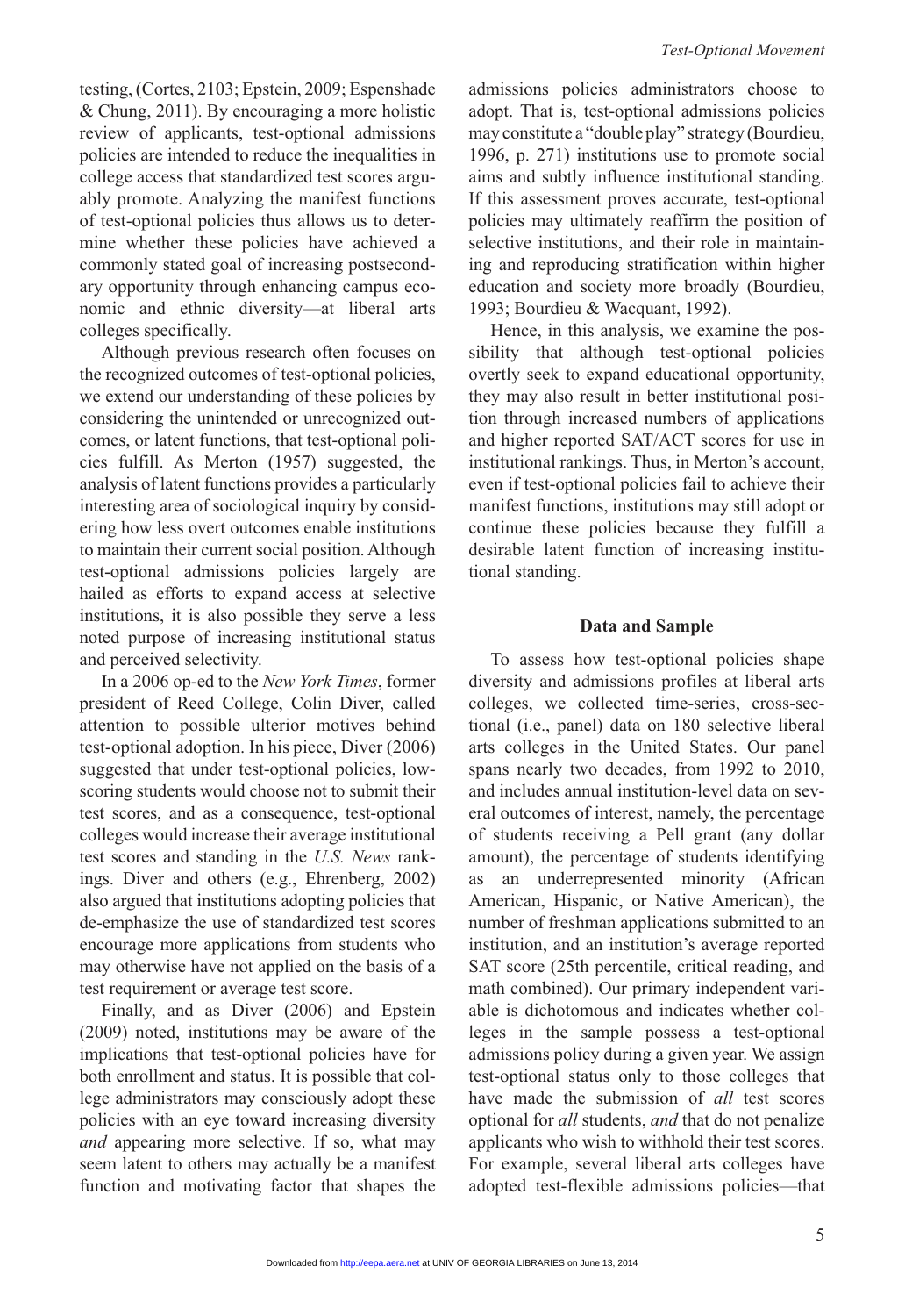do not require SAT scores, but that still require applicant scores from one or several other standardized tests (e.g., ACT, Advanced Placement [AP], or SAT subject tests)—and/or have made the submission of test scores optional for only a small subset of high-achieving students. These colleges cannot be considered test-optional in a definitional sense and are designated as "testrequiring" for the purposes of this study.

In addition to our dependent and primary independent variables, we also include controls for several time-variant variables that are likely to influence the diversity and admission profile of a liberal arts college, specifically full-time enrollment (FTE), annual tuition and fees, institutional grant award per FTE, education and related expenditures per FTE, admission rate, and a dichotomous variable indicating whether an institution adopted a no-loan financial aid policy in a given year. Financial measures are adjusted for inflation using the Consumer Price Index to reflect 2010 dollars and are logged to ease interpretation and provide a more normal distribution to the data.

Data incorporated into the panel come from multiple postsecondary data sources, including the U.S. Department of Education, the Integrated Postsecondary Education Data System (IPEDS), the Delta Cost Project, and the College Board's (2011) *Annual Survey of Colleges*. The data encompass years before and after test-optional "treatment," thereby providing a suitable data space within which to employ DiD modeling.

A quasi-experimental technique, DiD, employs a fixed-effects strategy to isolate groupor aggregate-level changes resulting from a particular intervention or policy. Specifically, DiD exploits time-induced variation to control for potential observed and unobserved differences that exist across treated and control groups and which may obscure effects that are attributed to the treatment itself (Gelman & Hill, 2006). In this study, DiD allows us to assess whether testoptional colleges experienced significant changes in the above-mentioned outcomes after adoption of their respective policies, controlling for potentially confounding time trends and pre-existing differences between test-optional and test-requiring institutions.

To reduce bias and meet identifying assumptions of the DiD model (discussed further below),

we limit our sample to liberal arts colleges that *Barron's* Admissions Competitive Index categorizes as "competitive," "very competitive," "highly competitive," or "most competitive." Institutions at which standardized tests are not likely to figure prominently in the admissions process are excluded from the analysis, specifically institutions that are classified by *Barron's* as "less competitive," "non-competitive," or "special"—all of which have relatively high acceptance rates (more than 85%), admit applicants with low standardized test scores, and/or admit applicants largely on the basis of non-academic credentials. In addition, we focus our analysis on liberal arts colleges, in particular, because, during the period of our study, test-optional policies were adopted primarily by institutions in this sector.<sup>1</sup> Table 1 lists the test-optional liberal arts colleges within our panel and the academic year (ending) in which test-optional policies were adopted.

# **Analytic Technique**

In cross-sectional evaluations of test-optional initiatives, estimated effects may confound policy-related gains in diversity and admissions profile with unobservable, institution-level attributes, which may also contribute to these outcomes, such as a college's culture or academic environment. Likewise, a pure time-series analysis may uncover a significant post-policy effect, but the effect may be spurious due to time trends that move most or all colleges to experience a change in their Pell rates or reported SAT scores, for example. In contrast, DiD controls for enrollment trends *and* pre-treatment differences between institutions, in effect, using both as baselines against which to compare the after-intervention outcomes of test-optional and test-requiring schools. This enables us to distinguish whether, and to what extent, post-implementation effects are attributable to the test-optional policy itself. The DiD model is formally expressed as

$$
Y_{cy} = \beta_0 + \beta_1 T_c + \beta_2 A_{cy} + \gamma \mathbf{X}_{cy} + \delta_1 T_c A_{cy} + \varepsilon_{cy}, \quad (1)
$$

where  $Y_{cv}$  is an outcome of interest;  $T_c$  is a dichotomous measure indicating whether a college, *c*, received the test-optional "treatment" during any year in the panel, *y*, and captures pretreatment differences between optional and nonoptional schools; *Acy* is a dichotomous measure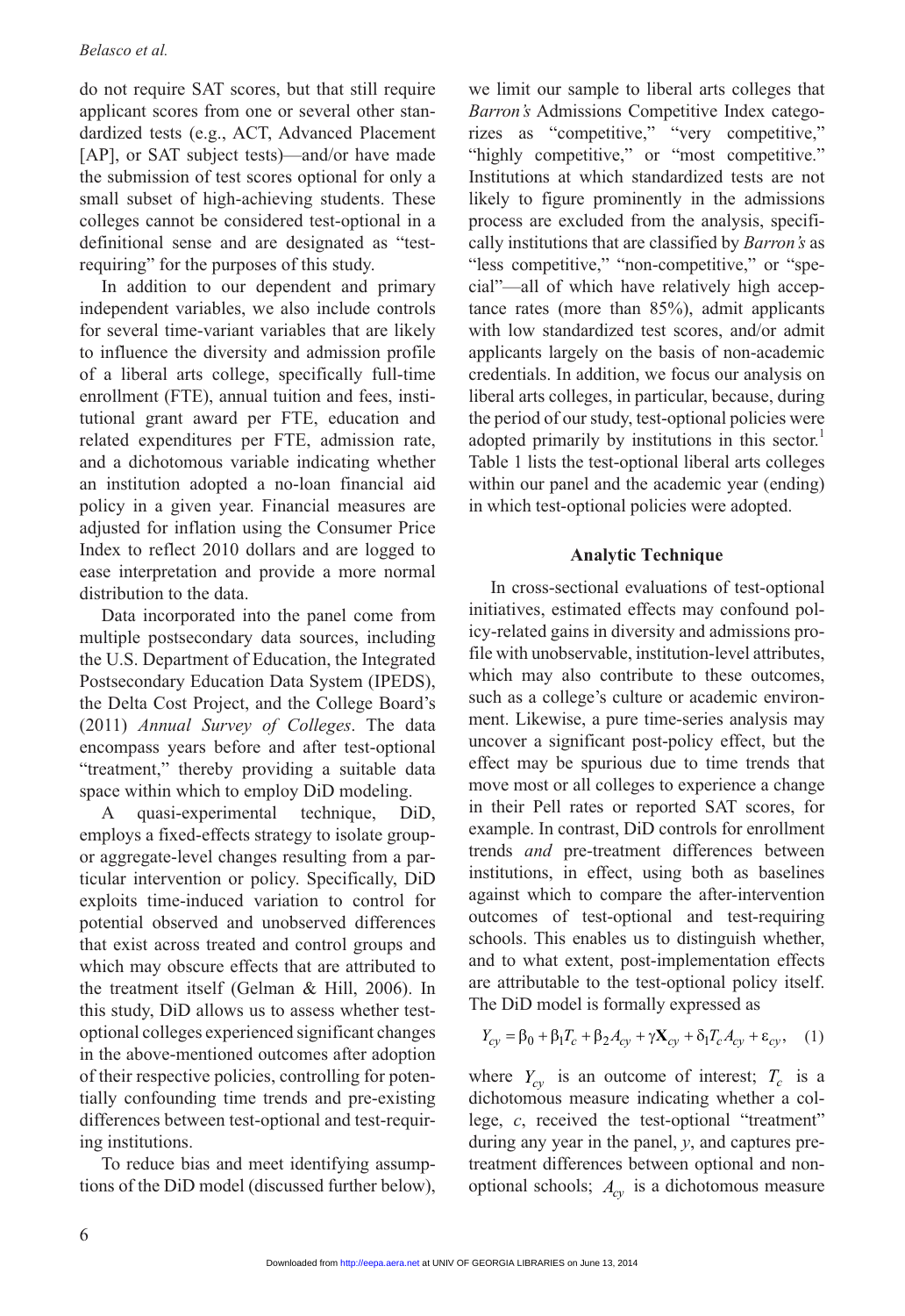#### TABLE 1

*Sample Liberal Arts Colleges Adopting Test-Optional Policies*

| College (City, State)                             | Year of<br>Adoption<br>(Ending) |
|---------------------------------------------------|---------------------------------|
| Wheaton College (Wheaton, MA)                     | 1993                            |
| Dickinson College (Carlisle, PA)                  | 1995                            |
| Hartwick College (Oneonta, NY)                    | 1996                            |
| Muhlenberg College (Allentown, PA)                | 1997                            |
| Mount Holyoke College (South Hadley, MA)          | 2002                            |
| Pitzer College (Claremont, CA)                    | 2004                            |
| Sarah Lawrence College (Bronxville, NY)           | 2005                            |
| Chatham University (Pittsburgh, PA)               | 2006                            |
| College of the Holy Cross (Worcester, MA)         | 2006                            |
| Knox College (Galesburg, IL)                      | 2006                            |
| Lawrence University (Appleton, WI)                | 2006                            |
| St. Lawrence University (Catnon, NY)              | 2006                            |
| Susquehanna University (Selinsgrove, PA)          | 2006                            |
| Bennington College (Bennington, VT)               | 2007                            |
| Drew University (Madison, NJ)                     | 2007                            |
| Eckerd College (St. Petersburg, FL)               | 2007                            |
| Franklin & Marshall College (Lancaster, PA)       | 2007                            |
| Gettysburg College (Gettysburg, PA)               | 2007                            |
| Guilford College (Greensboro, NC)                 | 2007                            |
| Gustavus Adolphus College (St. Peter, MN)         | 2007                            |
| Hobart and William Smith Colleges<br>(Geneva, NY) | 2007                            |
| Juniata College (Huntingdon, PA)                  | 2007                            |
| Lake Forest College (Lake Forest, IL)             | 2007                            |
| Lycoming College (Williamsport, PA)               | 2007                            |
| Union College (Schenectady, NY)                   | 2007                            |
| Augustana College (Rock Island, IL)               | 2008                            |
| Denison University (Granville, OH)                | 2008                            |
| Wittenberg University (Springfield, OH)           | 2008                            |
| Albright College (Reading, PA)                    | 2009                            |
| Goucher College (Towson, MD)                      | 2009                            |
| Marlboro College (Marlboro, VT)                   | 2009                            |
| Smith College (Northampton, MA)                   | 2009                            |

equaling "1" in years during and after implementation of a test-optional policy and captures changes in our outcomes of interest that may have occurred in the absence of a test-optional policy; **X***cy* indicates a vector of relevant covariates described above; and  $\delta_1$ , the coefficient of interest, interacts with the intervention and time indicators and represents the DiD estimate, where

$$
\delta_1 = (Y_{Treat(after)} - Y_{Treat(before)})
$$
  
- 
$$
(Y_{Control(after)} - Y_{Control(before)}),
$$
 (2)

which represents the difference in outcomes between the pre- and post-policy time periods, while controlling for pre-existing differences in outcomes between test-optional and test-requiring institutions.

Given the standard ordinary least squares (OLS) formulation of the above model, it is necessary to account for characteristics of our data and sample, which could lead to bias and/or inefficient estimates, even within the DiD framework. First, given that colleges instituted test-optional policies in different years, the simplified model in Equation 1 may over- or underestimate the effect of test-optional intervention as it assigns treatment to colleges that did not yet implement a test-optional policy. As a corrective measure, we incorporate institution- and yearfixed effects to specify the exact year in which a participating school received intervention and, in contrast to the simplified model in Equation 1, to account for variation in the duration of "treatment" among test-optional colleges (Bertrand, Duflo, & Mullainathan, 2004; Dynarksi, 2004). In particular, we estimate the following revised model, which should provide more refined evidence of test-optional effects:

$$
Y_{cy} = \alpha A_c + \beta B_y + \gamma \mathbf{X}_{cy} + \delta_1 T_{cy} + \varepsilon_{cy},\tag{3}
$$

where  $A_c$  and  $B_v$  are fixed effects for colleges, *c*, and years, *y*, respectively; **X***cy* represents a vector of included covariates;  $\varepsilon_{cy}$  is an idiosyncratic error term; and  $\delta_1$  is our coefficient of interest and equal to "1" in any academic year when an institution's incoming class of students benefitted from a test-optional admission policy. For example, if a college adopted a testoptional admissions policy during the 2004– 2005 academic year for the incoming class of 2005–2006, the institution is first indicated as a test-optional college in the 2005–2006 academic year, as 2005–2006 is the first year in which test-optional policies may affect institutional indicators, such as Pell rates, minority rates, average test scores, and *reported* application numbers.<sup>2</sup>

In addition, given that our analysis encompasses multiple years before and after testoptional "intervention," we also conduct a series of Durbin–Watson tests, which yield evidence of serial correlation in the simple and revised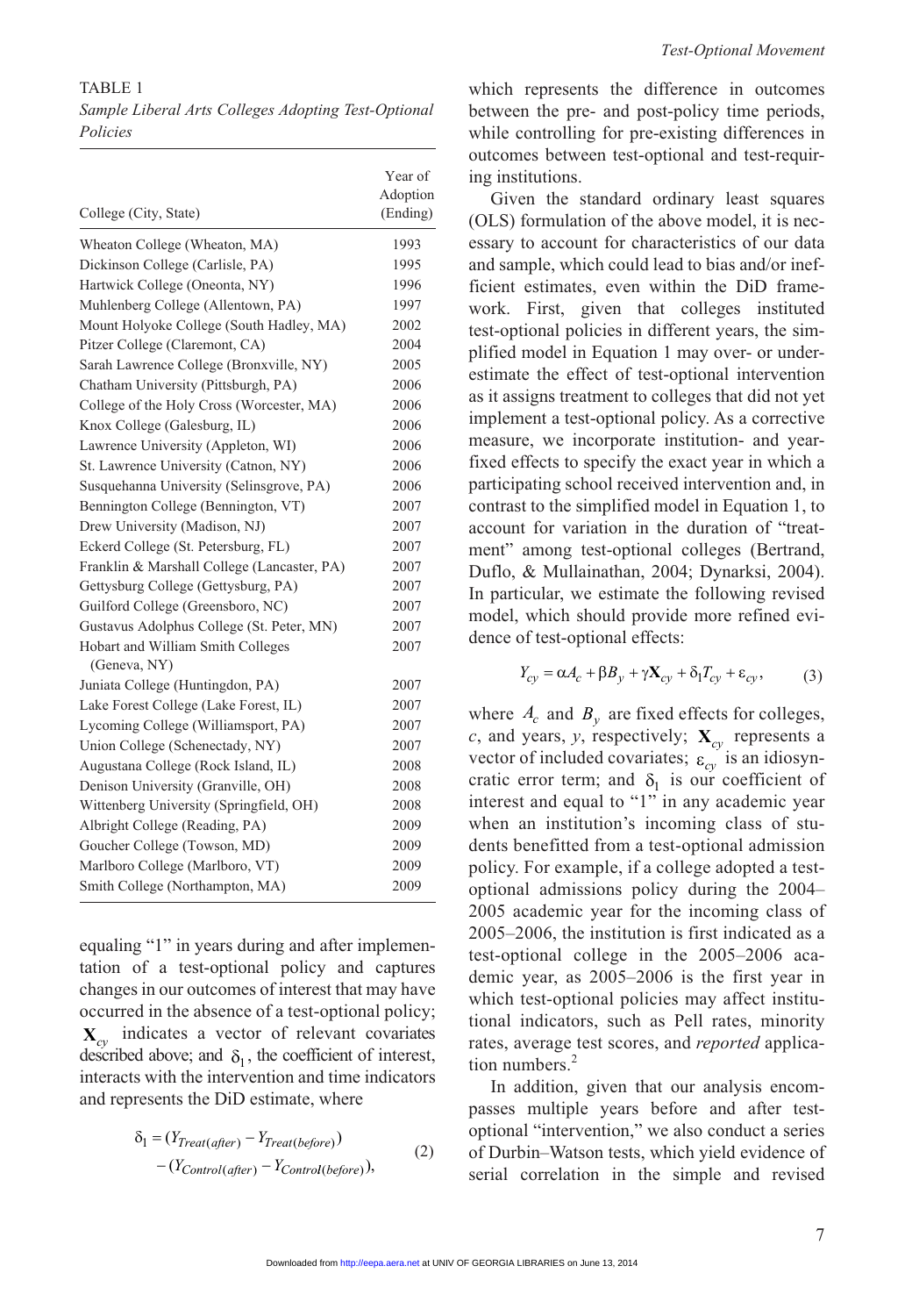models (Equations 1 and 3, respectively) for all outcomes. To correct for possible Type 1 error, we incorporate cluster-robust standard errors into each of our models (White, 1980), which adjust the estimated variance–covariance matrix to account for correlated residuals within clusters (i.e., colleges) and which should provide for efficient estimates of a test-optional effect, especially given that our sample has a *N* greater than 50 (Bertrand et al., 2004).

Finally, after estimating both models, we explore whether our DiD design meets the assumption of parallel trends. To yield unbiased estimates, DiD models must meet the strong assumption that treated and control groups would exhibit parallel trends in the absence of intervention (Angrist & Pischke, 2009)—which, according to Abadie (2005), "may be implausible if pre-treatment characteristics that are thought to be associated with the dynamics of an outcome variable are unbalanced between the treated and untreated group" (p. 2).

Potentially, there are differences between testoptional and test-requiring colleges not accounted for by Equation 3, and which may influence selection into "treatment," as well as the direction and rate at which outcomes among the two groups change. While pre-intervention data and the aforementioned covariates control for at least some of these differences, there may be other influential variables omitted from our models, which could potentially preclude accurate estimation of a test-optional effect.

Causal inference via DiD requires that we construct an appropriate counterfactual scenario where treated units (i.e., test-optional colleges) are instead assigned to the control group (i.e., test-requiring colleges), and vice versa—because any unit can be observed under only one of two conditions. To infer a causal effect of testoptional intervention, we must adequately approximate the outcomes of a "treated" college under control conditions (i.e., if it did not participate in test-optional admissions). If we can construct this counterfactual condition or "what if" scenario for treated units in our sample, we can *estimate* the average treatment effect of the testoptional policy:  $E[Y_{1c} - Y_{0c}]$ . Doing so, however, requires that we compare test-optional schools with "control" schools, which, given their characteristics and context, would exhibit

similar trends in the absence of test-optional "treatment." If treated and control colleges within our sample differ on particular unobservables that lead to diverging outcomes, regardless of intervention, we cannot determine whether or which portion of a potential test-optional effect is attributable to the policy itself or to another difference, policy change, or event that is not accounted for by our model and that may also influence selection into treatment or our outcomes.

Although the parallel trends assumption is not formally testable, we adopt three techniques to examine whether parallel trends criteria have been met. First, and as indicated previously, we estimate each model on a disaggregated sample of colleges that share similar institutional characteristics and that are most likely to adopt testoptional policies, namely selective, liberal arts colleges. Restricting our sample to institutions of the same sector and similar selectivity levels should provide sufficient overlap (i.e., a range of common support) between test-optional and testrequiring schools, and consequently, allow us to extrapolate counterfactual outcomes via a DiD regression.

Second, we add an institution-specific trend to our set of covariates (Angrist & Pischke, 2009), which controls for the possibility that test-optional and test-requiring schools may have experienced different admissions- and campus-related trends prior to policy implementation. Trend variables are created by regressing each dependent variable on year, for each institution, using data from 1992 to 1995, the period before all but one institution in our dataset adopted a test-optional policy.<sup>3</sup> The trend variables incorporated into our models multiply the resulting coefficients by year and are unique for each institution-year, and as such, allow institutions to follow a different trend throughout the panel. If estimated effects are robust, the inclusion of institution-specific trends should not alter the magnitude or significance of the coefficients of our test-optional indicator.

Finally, after estimating our models, we conducted a series of placebo tests to confirm that effects are evident only after policy implementation and are not the result of some other factor unaccounted for by Equation 3 (Bertrand et al.,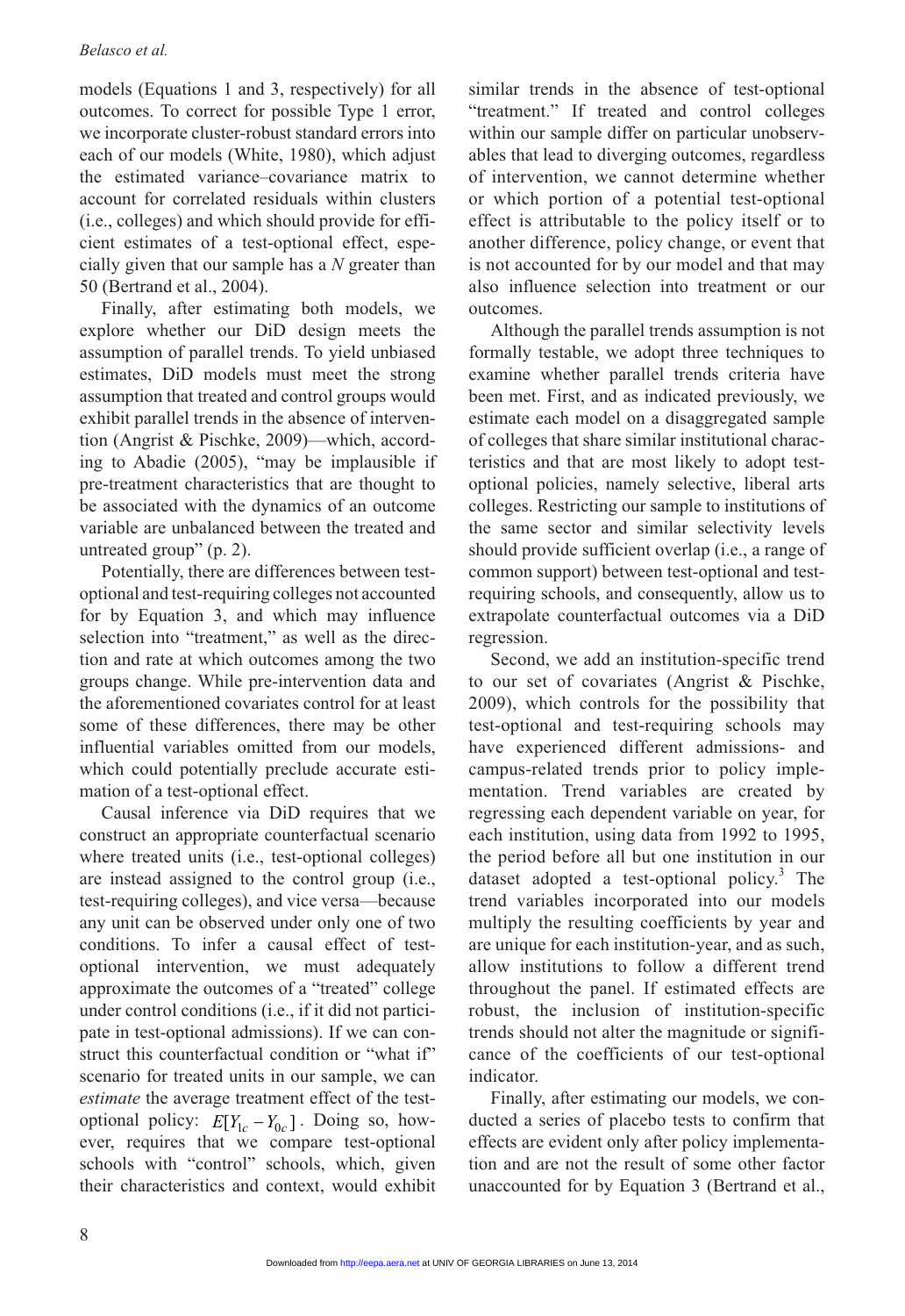2004). To carry out placebo testing, we estimate models for each outcome, including only panel data for years before test-optional intervention (1992–1995), and then assign test-optional "treatment" to colleges in all years after 1992. We anticipate that placebo models indicating treatment in 1993, 1994, and 1995 will yield insignificant effects of a test-optional policy, because policy implementation is synthetic and never actually occurs. However, if our testoptional indicator is significant, we must consider that effects attributed to the outcome being modeled are spurious (and possibly null), and that changes in the outcome, if any, are due to other unobservable measures.

#### *Limitations*

Despite the application of several bias-reducing techniques, this study is still limited in three important ways. First, there are several colleges for which we were unable to collect pre-adoption data. Five colleges, namely Bard, Bates, Bowdoin, Hampshire, and Lewis and Clark, implemented test-optional policies before 1992 and as early as 1965. While efforts were made to collect data prior to 1992, inconsistencies in IPEDS reporting (for grant awards and minority enrollment) and missing College Board data (for SAT scores and freshman applications) prevented us from expanding our panel to earlier years. Although "earlyadopting" colleges constitute a small percentage of all test-optional colleges, and adopted policies prior to, and irrespective of, the test-optional movement, their influence could shed light on the long-term influence of test-optional initiatives. With this in mind, additional research might explore other techniques to examine test-optionalrelated changes among this unique group of institutions.

Second, while our fixed-effects identification strategy controlled for time-invariant omitted variables that may confound the institutionrelated effects of test-optional policies, it did not control for variables that change over time, which were not incorporated into our models and which may ultimately confound our estimates. For example, given the inconsistencies in endowment reporting during the period of our study, we were unable to include a variable for each college's annual institutional

endowment—a potentially important indicator of campus diversity and admissions competitiveness. Although we collected data on an adequate proxy, institutional grant award per student, there may still be other elements of endowment that contributed to our outcomes of interest, above and beyond what is used for financial aid. In addition, a measure indicating the percentage of students submitting test scores may have provided for finer distinctions between test-optional programs and a more nuanced discussion on the relationship between test-optional "participation" and our dependent variables; however, reliable data for this indicator were not available.

Finally, several variables have missing data, specifically those for Pell rate (0.85%), reported SAT score  $(1.81\%)$ , applications  $(2.31\%)$ , and acceptance rate (2.31%). As a robustness check, we imputed missing values using chained equations and compared the results of our models with imputed data against our original models (with missing data). Our results remained the same; however, our findings may still be susceptible to non-response bias, especially because the majority of missingness occurs within a particular time frame, namely the first 5 years of our panel.

#### **Results**

The graphs in Figure 1 illustrate changes in institutional diversity and admissions profile during the period of our study for both test-optional and test-requiring colleges. Graphs A and B show, respectively, that test-optional colleges enrolled a lower proportion of Pell recipients and underrepresented minorities, on average, than test-requiring institutions—during all years of the panel. Furthermore, and somewhat to our surprise, Graphs A and B reveal that test-optional colleges did not make any progress in narrowing these diversity-related gaps after they adopted test-optional policies. In contrast, Graphs C and D suggest that test-optional adopters did achieve relative gains on certain admissions-related indicators. For example, while test-optional institutions reported higher average SAT scores in initial years of the panel, their margins increased in later years, by approximately 25 points on average, as Graph C shows.<sup>4</sup> Graph D also depicts steadily increasing margins in application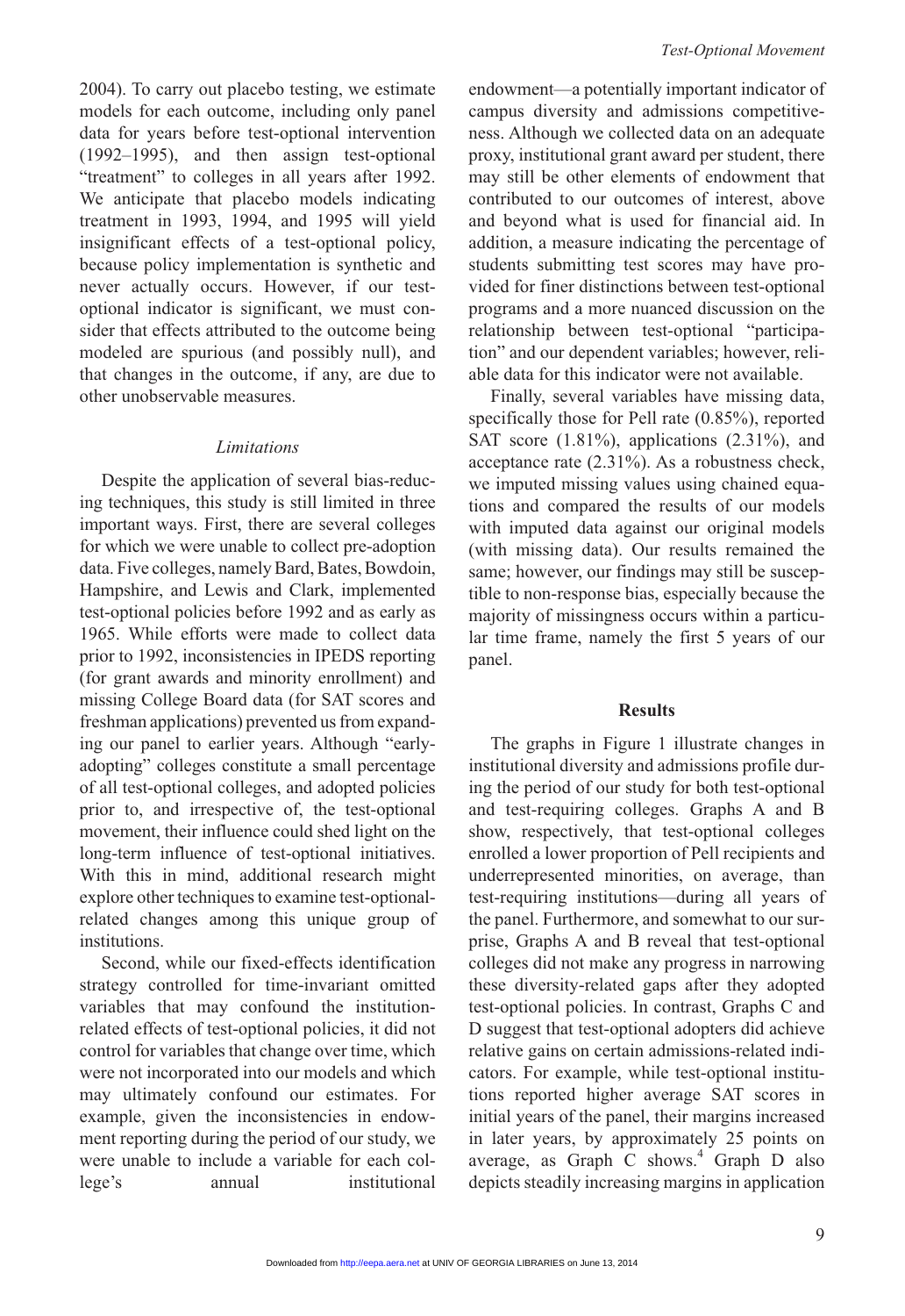

FIGURE 1. *Institutional diversity and admissions profile: Averages for test-optional and test-requiring colleges (1992–2010). Note.* SAT = Scholastic Aptitude Test.

totals between test-optional and test-requiring schools. In the first year of our panel, (eventual), test-optional colleges received 150 more applications, on average, than their test-requiring counterparts; by the end of our panel, test-optional colleges were receiving approximately 550 more applications.<sup>5</sup>

While the graphs in Figure 1 illuminate changes in our outcomes of interest, they cannot communicate the magnitude and significance of such changes, especially given that additional factors, besides test-optional policy implementation, may have contributed to differences in diversity and admissions-related trends between test-optional and test-requiring institutions. Indeed, the descriptive statistics in Table 2 reveal substantial growth in other institution-level indicators, which may have contributed to diverging outcomes between the two groups. For example, Table 2 shows that institutional grant dollars per FTE at test-optional colleges more than doubled in constant dollars over the course of our panel, and averaged more

than US\$13,000 per student by 2010, which may explain relative gains in the number of applications received at these schools. In addition, testoptional colleges experienced greater increases in tuition and fee prices in constant dollars during the period of our study, which may have prevented optimal numbers of low-income and/or minority students from applying, and consequently, may have suppressed the positive effects that testoptional policies might have otherwise had on the diversity of adopting institutions. If tuition remained constant, would test-optional policies have contributed to increases in low-income and minority enrollment—as many test-optional colleges have claimed, and despite what the graph in Figure 1 indicates? Can diverging application totals be attributed to test-optional polices, increased grant aid, or both? Results from our DiD models address these and other such questions.

Table 3 displays our regression results, which appear to confirm what the graphs in Figure 1 suggest—that test-optional admissions policies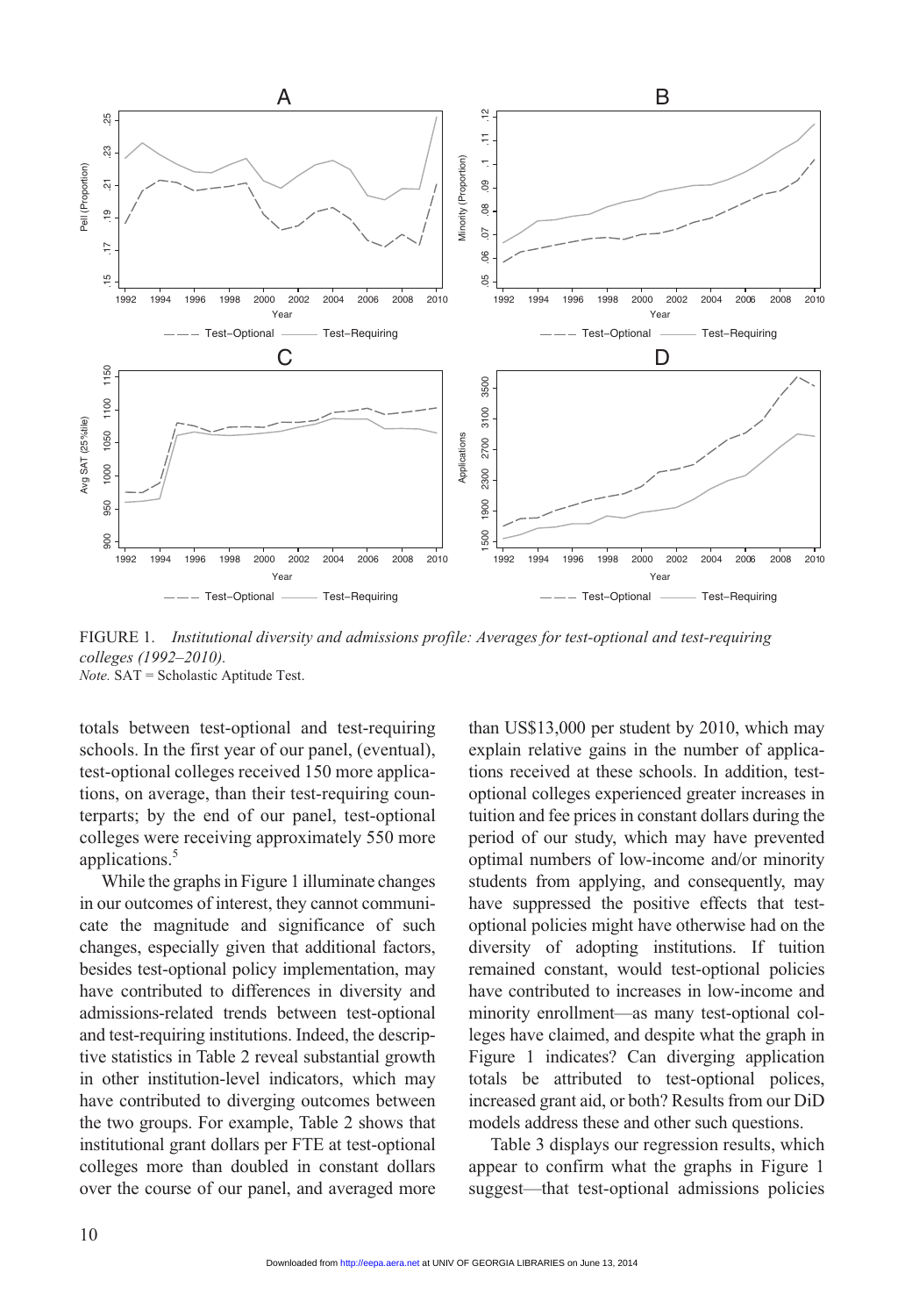| Variable            | Minimum  | Maximum   | (1992)     | Test-optional Test-optional<br>(2010) | Test-requiring<br>(1992) | Test-requiring<br>(2010) |
|---------------------|----------|-----------|------------|---------------------------------------|--------------------------|--------------------------|
| Independent         |          |           |            |                                       |                          |                          |
| No-loan policy      | 0.00     | 1.00      | 0.00       | 0.03                                  | 0.00                     | 0.11                     |
| Undergraduate       | 59.61    | 7,686.76  | 1,541.36   | 1,951.56                              | 1,489.35                 | 1,750.80                 |
| enrollment (FTE)    |          |           | (640.57)   | (607.10)                              | (869.12)                 | (1,059.47)               |
| E&R expenditures    | 6,744.15 | 97,196.20 | 22,861.79  | 29,151.73                             | 19,753.82                | 27,946.33                |
| (per FTE)           |          |           | (5,226.24) | (7, 712.33)                           | (6,870.28)               | (11, 922.24)             |
| Tuition & fees      | 3,124.96 | 45,895.54 | 22,682.09  | 35,477.97                             | 17,397.40                | 28,909.37                |
|                     |          |           | (3,226.14) | (4,008.84)                            | (5,361.74)               | (7,604.14)               |
| Institutional grant | 3.26     | 21,933.67 | 6,308.39   | 13,358.18                             | 4,592.59                 | 11,494.75                |
| award (per FTE)     |          |           | (1,667.48) | (3,079.46)                            | (2,214.47)               | (4,588.02)               |
| Admission rate      | 0.15     | 1.00      | 0.71       | 0.59                                  | 0.72                     | 0.60                     |
|                     |          |           | (0.10)     | (0.15)                                | (0.17)                   | (0.20)                   |
| Dependent           |          |           |            |                                       |                          |                          |
| Proportion Pell     | 0.03     | 0.82      | 0.19       | 0.21                                  | 0.23                     | 0.25                     |
|                     |          |           | (0.08)     | (0.08)                                | (0.12)                   | (0.12)                   |
| Proportion minority | 0.00     | 0.56      | 0.06       | 0.10                                  | 0.07                     | 0.12                     |
|                     |          |           | (0.03)     | (0.05)                                | (0.05)                   | (0.07)                   |
| Applications        | 23       | 10,068    | 1,706.16   | 3,524.38                              | 1,544.91                 | 2,980.06                 |
|                     |          |           | (927.05)   | (1,545.08)                            | (1,215.49)               | (2,121.63)               |
| Reported SAT score  | 600      | 1,440     | 975.48     | 1,102.90                              | 960.22                   | 1,062.25                 |
| (25th percentile)   |          |           | (73.30)    | (97.44)                               | (129.75)                 | (142.60)                 |
| Institutions $(N)$  |          |           | 32         | 32                                    | 148                      | 148                      |

*Means (and Standard Deviations) of Independent Variables (Test-Optional vs. Test-Requiring Colleges)*

*Note.* FTE = full-time enrollment; SAT = Scholastic Aptitude Test.

TABLE<sub>2</sub>

do not increase the diversity of policy-adopting liberal arts colleges, on average. In particular, when controlling for unobserved heterogeneity (via institution- and year-fixed effects) and other time-varying characteristics, test-optional policies failed to effect a positive change in the proportion of low-income and minority students enrolling at test-optional institutions. This finding contradicts simulated analyses of testoptional programs (Espenshade & Chung, 2011) and is also counter to the reports of several testoptional colleges (Bates College, 2004; Jaschik, 2006; McDermott, 2008). Yet, given the descriptive nature and narrow focus of these past studies—previous reports consisted mostly of case studies focusing on one or a small number of institutions—and the quasi-experimental nature of our own study, we are confident that results yielded from our models are robust and provide some evidence that test-optional policies overall have not been the catalysts of diversity that many have claimed them to be.

Despite their seemingly non-significant impact on racial and economic diversity, testoptional policies appear to benefit adopting colleges in other, more institution-promoting ways. As indicated in the third set of columns in Table 3, implementing a test-optional admissions policy appears to exert a positive and significant influence on the number of applications a college receives. Specifically, after controlling for fixed effects, institution-specific trends, and other influential covariates, our results suggest that liberal arts colleges receive approximately 220 more applications, on average, after adopting a test-optional policy. This constitutes a substantial increase, especially given that colleges in our sample enroll only 400 first-year students annually, on average; however, the statistical significance of our finding may have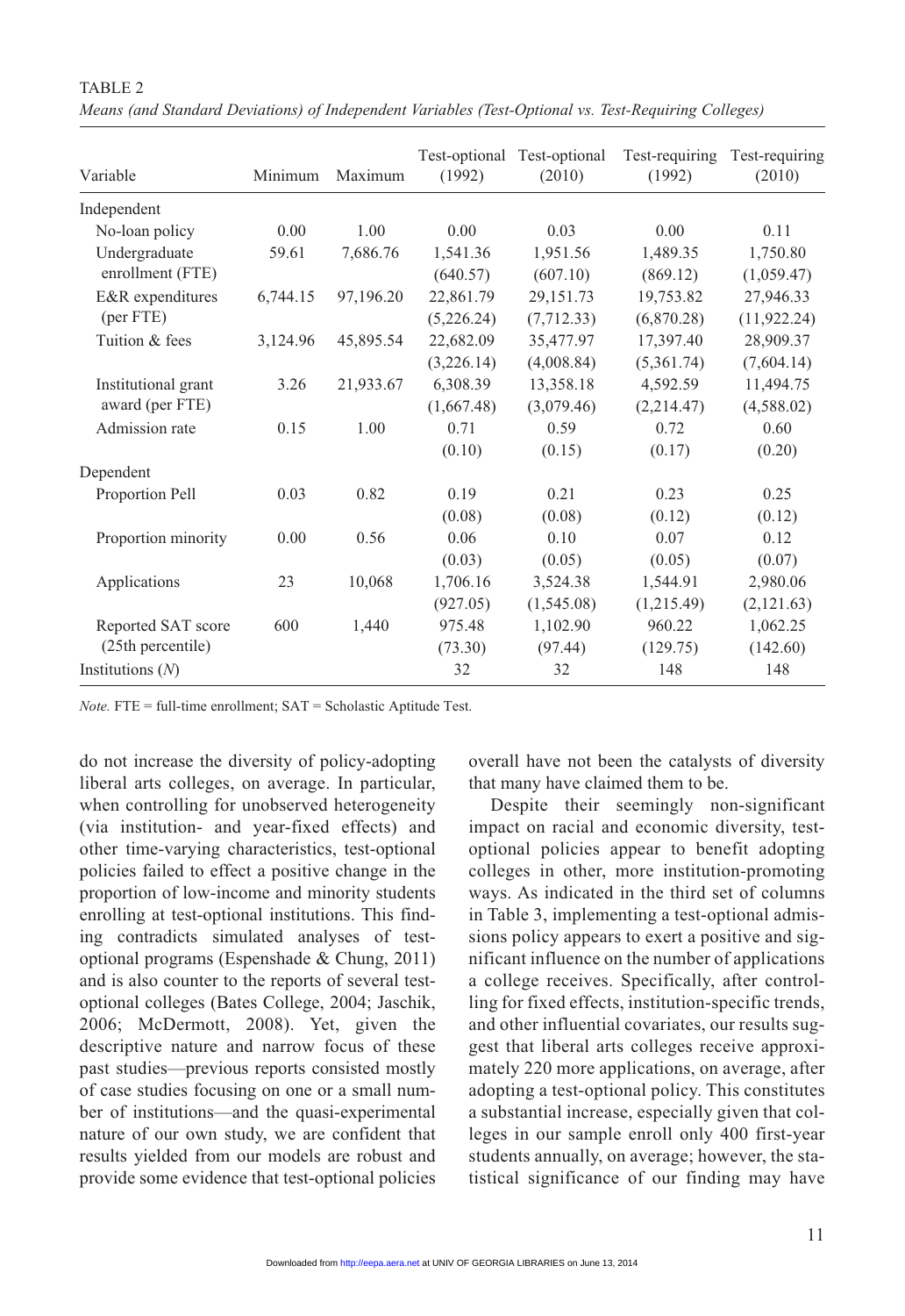| Outcome                                                                                                                                                                                                                                                                                                                                                                                                                               |                 | Proportion Pell               |          |               | Proportion minority |          |                | Applications <sup>a</sup> |                 |               | Reported SAT score |                |
|---------------------------------------------------------------------------------------------------------------------------------------------------------------------------------------------------------------------------------------------------------------------------------------------------------------------------------------------------------------------------------------------------------------------------------------|-----------------|-------------------------------|----------|---------------|---------------------|----------|----------------|---------------------------|-----------------|---------------|--------------------|----------------|
| Model                                                                                                                                                                                                                                                                                                                                                                                                                                 | $\widehat{\Xi}$ | $\circled{2}$                 | $\odot$  | $\widehat{f}$ | $\odot$             | $\odot$  | $\in$          | $\circledS$               | ම               | (10)          | $\left(11\right)$  | (12)           |
| Test-optional                                                                                                                                                                                                                                                                                                                                                                                                                         | $-0.009$        | $-0.006$                      | $-0.012$ | $-0.003$      | $-0.004$            | $-0.003$ | 300.643*       | 234.023*                  | $221.331*$      | 25.664 **     | 27.184***          | 25.674**       |
| policy                                                                                                                                                                                                                                                                                                                                                                                                                                |                 | $(0.010)$ $(0.009)$ $(0.009)$ |          | (0.004)       | (0.005)             | (0.005)  | (134.250)      | (112.853)                 | (107.781)       | (7.903)       | (7.974)            | (7.792)        |
| No-loan policy                                                                                                                                                                                                                                                                                                                                                                                                                        |                 | 0.008                         | 0.004    |               | 0.008               | 0.009    |                | 563.741 ***               | 610.153***      |               | $21.418***$        | $23.257***$    |
|                                                                                                                                                                                                                                                                                                                                                                                                                                       |                 | (0.007)                       | (0.008)  |               | (0.005)             | (0.005)  |                | (157.404)                 | (166.925)       |               | (4.780)            | (5.129)        |
| Undergraduate                                                                                                                                                                                                                                                                                                                                                                                                                         |                 | $-0.041$                      | $-0.041$ |               | 0.026               | 0.026    |                | 789.916*                  | $1,118.951**$   |               | 34.410             | 35.541         |
| FTE (ln)                                                                                                                                                                                                                                                                                                                                                                                                                              |                 | (0.041)                       | (0.043)  |               | (0.019)             | (0.017)  |                | (405.044)                 | (364.396)       |               | (20.379)           | (21.243)       |
| E&R expenditures                                                                                                                                                                                                                                                                                                                                                                                                                      |                 | $-0.025$                      | $-0.026$ |               | 0.000               | 0.002    |                | 541.808*                  | 693.587**       |               | 57.086**           | 59.039**       |
| $\overline{\text{m}}$                                                                                                                                                                                                                                                                                                                                                                                                                 |                 | (0.030)                       | (0.031)  |               | (0.015)             | (0.014)  |                | (265.210)                 | (251.308)       |               | (17.671)           | (18.345)       |
| Tuition & fees (ln)                                                                                                                                                                                                                                                                                                                                                                                                                   |                 | 0.002                         | 0.008    |               | $-0.008$            | $-0.007$ |                | 291.776                   | 220.377         |               | 22.082             | 15.015         |
|                                                                                                                                                                                                                                                                                                                                                                                                                                       |                 | (0.020)                       | (0.018)  |               | (0.008)             | (0.007)  |                | (201.747)                 | (179.190)       |               | (18.054)           | (18.426)       |
| GrantFTE (ln)                                                                                                                                                                                                                                                                                                                                                                                                                         |                 | 0.010                         | 0.011    |               | 0.006               | 0.006    |                | $-37.337$                 | $-50.833$       |               | 2.646              | 2.029          |
|                                                                                                                                                                                                                                                                                                                                                                                                                                       |                 | (0.006)                       | (0.006)  |               | (0.003)             | (0.003)  |                | (52.192)                  | (55.039)        |               | (3.933)            | (3.992)        |
| Admission rate                                                                                                                                                                                                                                                                                                                                                                                                                        |                 | 0.020                         | 0.026    |               | 0.003               | $-0.003$ |                | 2,611.427***              | $-2,578.454***$ |               | $-63.434***$       | $-69.176***$   |
|                                                                                                                                                                                                                                                                                                                                                                                                                                       |                 | (0.019)                       | (0.019)  |               | (0.011)             | (0.011)  |                | (334.937)                 | (336.692)       |               | (17.688)           | (17.612)       |
| Observations                                                                                                                                                                                                                                                                                                                                                                                                                          | 3,389           | 3,269                         | 3,262    | 3,418         | 3,292               | 3,292    | 3,339          | 3,292                     | 3,269           | 3,356         | 3,243              | 3,182          |
|                                                                                                                                                                                                                                                                                                                                                                                                                                       | 893             | 891                           | 898      | .846          | .851                | .854     | 908            | 928                       | .932            | .917          | 920                | .922           |
| Year-fixed effects                                                                                                                                                                                                                                                                                                                                                                                                                    | Yes             | Yes                           | es       | Yes           | Yes                 | Yes      | Yes            | Yes                       | Yes             | Yes           | Yes                | $\mathbf{Yes}$ |
| Institution-fixed<br>effects                                                                                                                                                                                                                                                                                                                                                                                                          | Yes             | Yes                           | Yes      | Yes           | Yes                 | Yes      | $\mathbf{Yes}$ | Yes                       | Yes             | Yes           | Yes                | Yes            |
| Institution-specific<br>trend                                                                                                                                                                                                                                                                                                                                                                                                         | $\tilde{z}$     | $\frac{1}{2}$                 | Yes      | $\frac{1}{2}$ | $\frac{1}{2}$       | Yes      | $\frac{1}{2}$  | $\frac{1}{2}$             | Yes             | $\frac{1}{2}$ | $\frac{1}{2}$      | Yes            |
| Placebo effect <sup>b</sup>                                                                                                                                                                                                                                                                                                                                                                                                           |                 |                               |          |               |                     |          | $\frac{1}{2}$  | $\overline{R}$            | $\frac{1}{2}$   | $\frac{1}{2}$ | $\frac{1}{2}$      | $\frac{1}{2}$  |
| Note. Robust standard errors clustered at the institution level are reported in parentheses. SAT = Scholastic Aptitude Test; FTE = full-time enrollment.<br>"Models incorporating the square-root transformation of applications produce positive yet insignificant results.<br><sup>b</sup> We test for placebo effects in models where the test-optional coefficient is significant<br>* $p < .05$ . ** $p < .01$ . ** $p < .001$ . |                 |                               |          |               |                     |          |                |                           |                 |               |                    |                |

Estimating the Effects of Test-Optional Policies *Estimating the Effects of Test-Optional Policies* TABLE<sub>3</sub> Table 3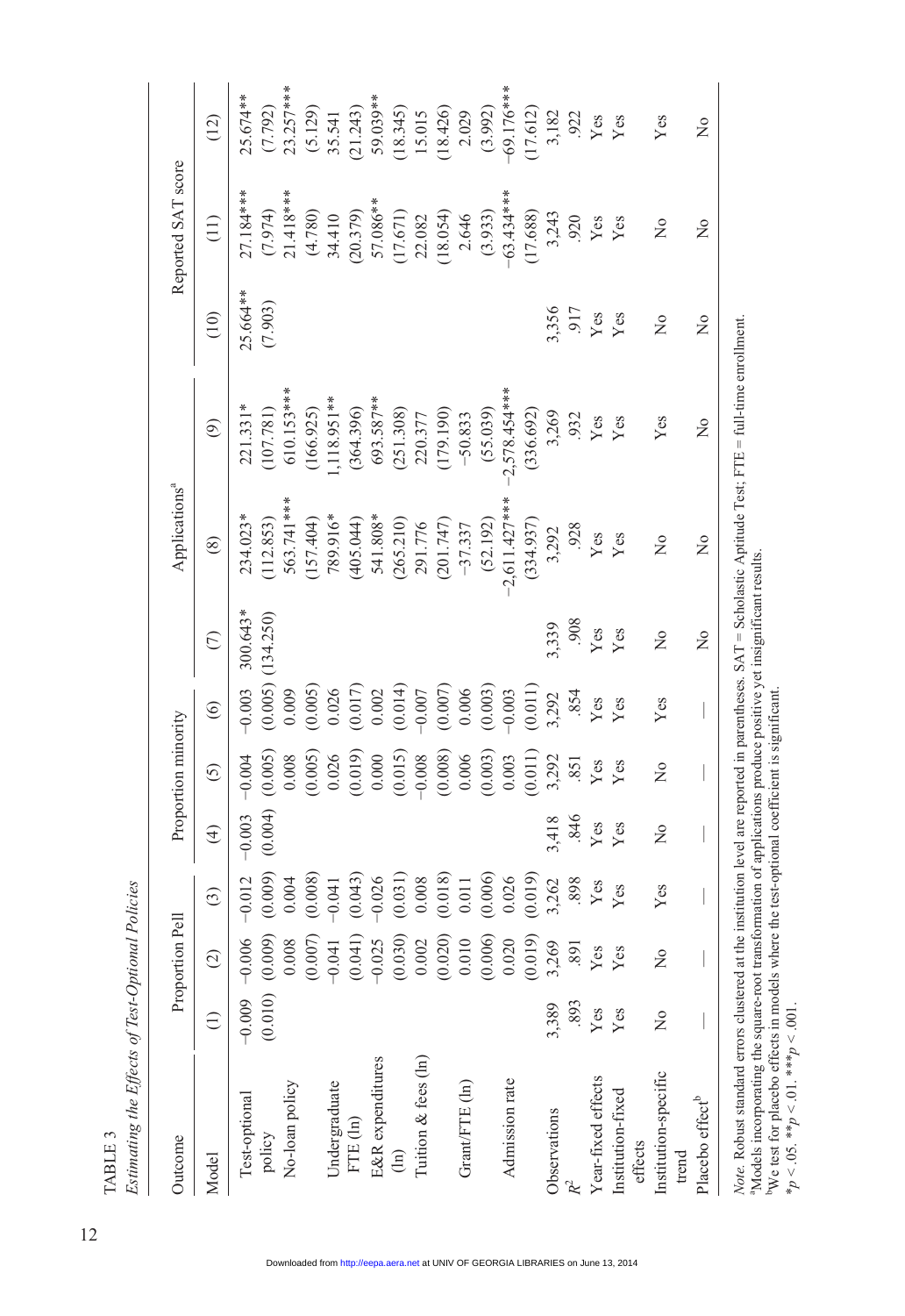more to do with our data than our test-optional indicator. Indeed, normality tests (Jarque & Bera, 1987; Royston, 1991) offered some evidence that our variable for applications was positively skewed. To partially correct for nonnormality, we re-estimated our model using the square-root transformation of our "applications" measure, and found that effects for testoptional adoption were still positive but no longer significant.<sup>6</sup> As such, our analysis provides interesting, yet inconclusive, results on the relationship between test-optional policies and application numbers.

Finally, test-optional policies also appear to be associated with an increase in reported test scores. Consistent with the claims of past reports (Ehrenberg, 2002; Yablon, 2001), liberal arts colleges that implement test-optional policies experience a subsequent rise in their reported SAT scores, by approximately 26 points, on average, all else equal. Furthermore, the magnitude and significance of these test-related effects remain consistent across models, even after controlling for trends, other potential confounders, and possible placebo effects—suggesting that results with respect to this outcome are quite robust. In sum, findings from our analyses indicate that test-optional policies enhance the appearance of selectivity, rather than the diversity, of adopting institutions.

# **Discussion**

Our findings suggest that test-optional admissions policies, as a whole, have done little to meet their manifest goals of expanding educational opportunity for low-income and minority students. However, we find evidence that testoptional policies fulfill a latent function of increasing the perceived selectivity and status of these institutions. In doing so, these policies may serve to reproduce and maintain the current social structure—and its inequalities—within U.S. higher education.

While this study provides evidence of how test-optional admissions policies shape diversity and admissions profiles, more broadly, it serves as a reminder of the values that are reflected in the process of selecting students into liberal arts colleges.

The SAT and other standardized tests were initially adopted to sort students according to academic ability rather than status and background. This sorting mechanism, however, favored wealthy students and reinforced their disproportionate presence at the nation's most selective institutions. In a way, the SAT became an adaptive mechanism that upper-class families used to secure their future social status (Alon, 2009)—which, in part, may explain why the SAT continues to predominate the selective college admissions process. While selective institutions have become increasingly open to considering SAT alternatives, other standardized assessments—including the ACT, Advanced Placement, International Baccalaureate (IB), and SAT subject tests—are vulnerable to the same inequities. For example, affluent students and families can often "buy" their way to improved scores on any standardized test by hiring a private tutor, enrolling in a test preparation course, and/or registering for several administrations of the same exam (Lemann, 1999; Lewin, 2013; Vigdor & Clotfelter, 2003). Previous research shows that one or more of these costly strategies usually results in improved standardized test scores and better admissions prospects at selective colleges and universities (Buchmann et al., 2010).

Despite the clear relationship between privilege and standardized test performance, the adoption of test-optional admissions policies does not seem an adequate solution to providing educational opportunity for low-income and minority students. In fact, test-optional admission policies may perpetuate stratification within the postsecondary sector, in particular, by assigning greater importance to credentials that are more accessible to advantaged populations. Without access to standardized test data for every applicant, test-optional colleges rely more heavily on school-specific measures, such as strength of curriculum or involvement outside the classroom, to draw comparisons between prospective students; however, several studies reveal that the availability of advanced (AP, IB, and honors) courses and extracurricular opportunities is unequally distributed across socioeconomic groups (Espenshade & Radford, 2009; Iatarola, Conger, & Long, 2011; Klugman, 2013; Perna et al., 2013), and that low-SES students face greater obstacles to participating in the classes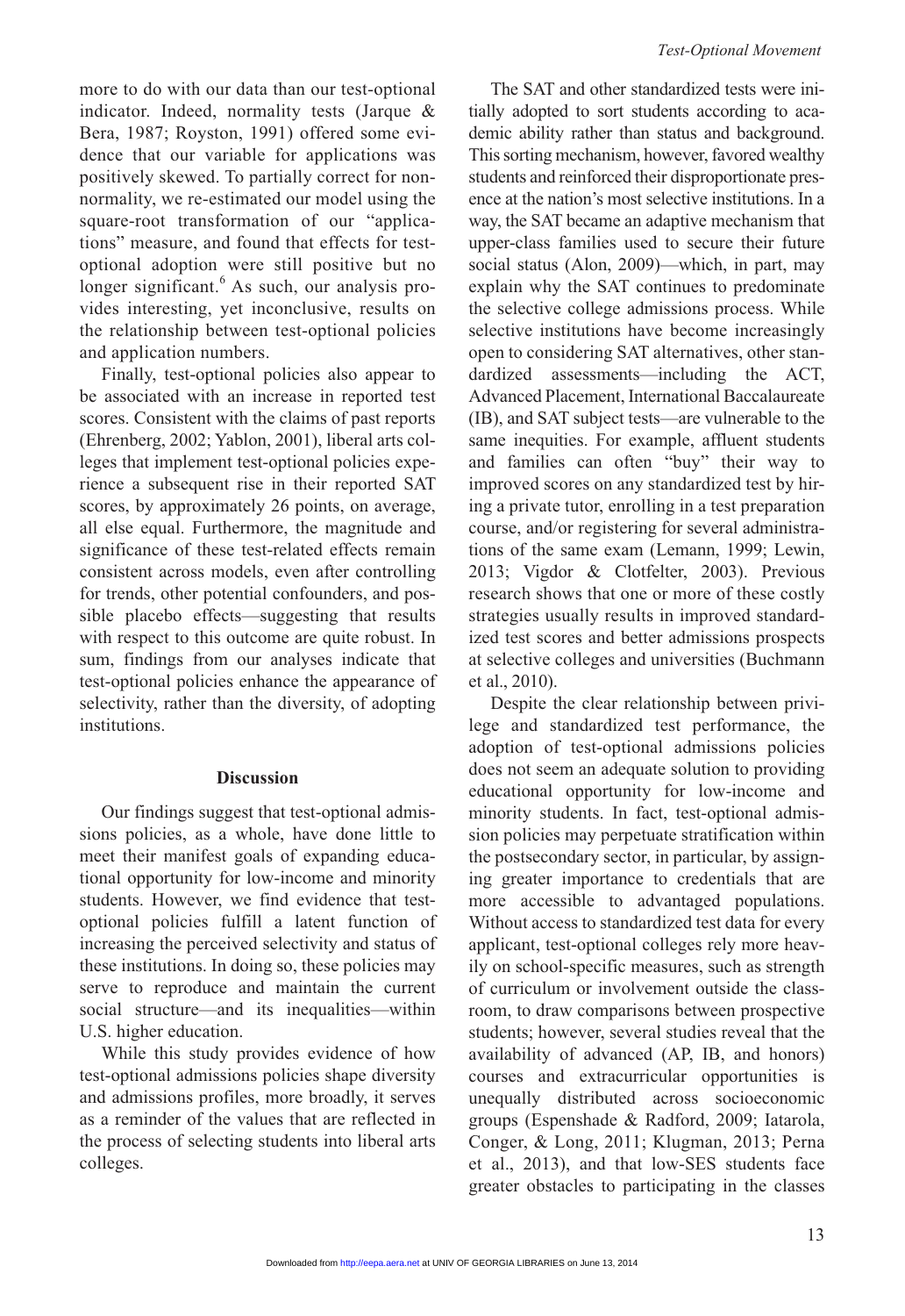# *Belasco et al.*

and activities that facilitate selective college enrollment (Klugman, 2012). As a result, testoptional colleges may be inadvertently trading one inequitable policy for another—a troubling notion given that 11 additional selective liberal arts colleges have adopted test-optional polices in the past 2 years alone, $7$  advancing what Diver (2006) referred to as a "new front in the admissions arms race."

Although implications for policy and practice are not entirely clear, our study reveals that eliminating or de-emphasizing standardized tests in the admissions process has not reduced educational inequalities, on average. These results indicate that the connection between social status and college admission is deeply embedded (Thacker, 2005), and perhaps more than the testoptional movement could have predicted. Our study also indicates that selective institutions cannot be relied upon, at least solely, to stem disparities in postsecondary access, which is not entirely surprising, given that most selective colleges and universities rely on a host of external resource providers that place significant emphasis on institutional position and rank (e.g., students, families, government, industry, etc.; Bastedo & Bowman, 2011; Meredith, 2004).

Nevertheless, if test-optional and other selective colleges are sincere in their desires to increase access and enroll more underrepresented students, they might consider acknowledging the SAT and other similar tests as imperfect yet useful indicators of academic achievement, as Diver (2006) and Epstein (2009) suggested, while learning to more appropriately situate a student's test score within his or her particular context.

Test-optional and other selective institutions might also consider reexamining their recruitment strategies. A wave of recent research on postsecondary "undermatch" reveals that a majority of high-achieving, low-income students fail even to apply at selective colleges and are generally unaware of the admissions requirements and benefits associated with selective higher education (Belasco & Trivette, in press; Hoxby & Avery, 2012; Smith et al., 2013). These findings are likely related to current recruitment practices at many selective colleges, which pay inadequate attention to the places where underrepresented students live and learn, largely ignoring geographically remote areas

and/or low-income schools in favor of more costeffective or "fruitful" locales (Hill & Winston, 2010; Stevens, 2007). Arguably, institutions that fail to reach a majority of underrepresented students, through recruitment or other outreach initiatives, will find it difficult to improve diversity in meaningful and significant ways, regardless of their admissions criteria. If test-optional and other selective colleges genuinely aim to become more inclusive, they must meet underrepresented students where they actually are, instead of where they "should be."

However, as intimated previously, achieving a more equitable approach to student recruitment and applicant evaluation will likely depend on the extent to which selective colleges can meet their market-related needs. To that end, it is important that selective institutions collaborate with other stakeholders to devise *and promote* new measures of excellence within higher education that could include the extent to which institutions enroll and graduate underrepresented students, the amount of resources institutions allocate to public service, average student debt load, and other indicators of postsecondary outcomes that demonstrate what colleges do, rather than whom they accept. Until U.S. higher education learns to distinguish excellence from prestige, institutions across all sectors will remain prone to prioritizing status over equity—merely to survive, at least.

Finally, it is important that selective institutions be more transparent and forthcoming about the extent to which they can accommodate disadvantaged populations. Most undermatch studies examining the lack of high-achieving, low-income students at selective institutions fail to discuss how selective colleges would respond to an influx of low-income applicants, for example. In this scenario, would Amherst or Pomona adjust its enrollment strategy to accommodate a significantly greater number of financially needy students? Or, is it more likely that a greater number of needy students would be competing for (roughly) the same number of seats? How would a similar scenario play out at Dickinson or Denison? Although answers to these questions may prompt contempt among the general public or lead to politically unpopular proposals—such as those recommending significant increases to federal and/or state aid for low-income students—they would propel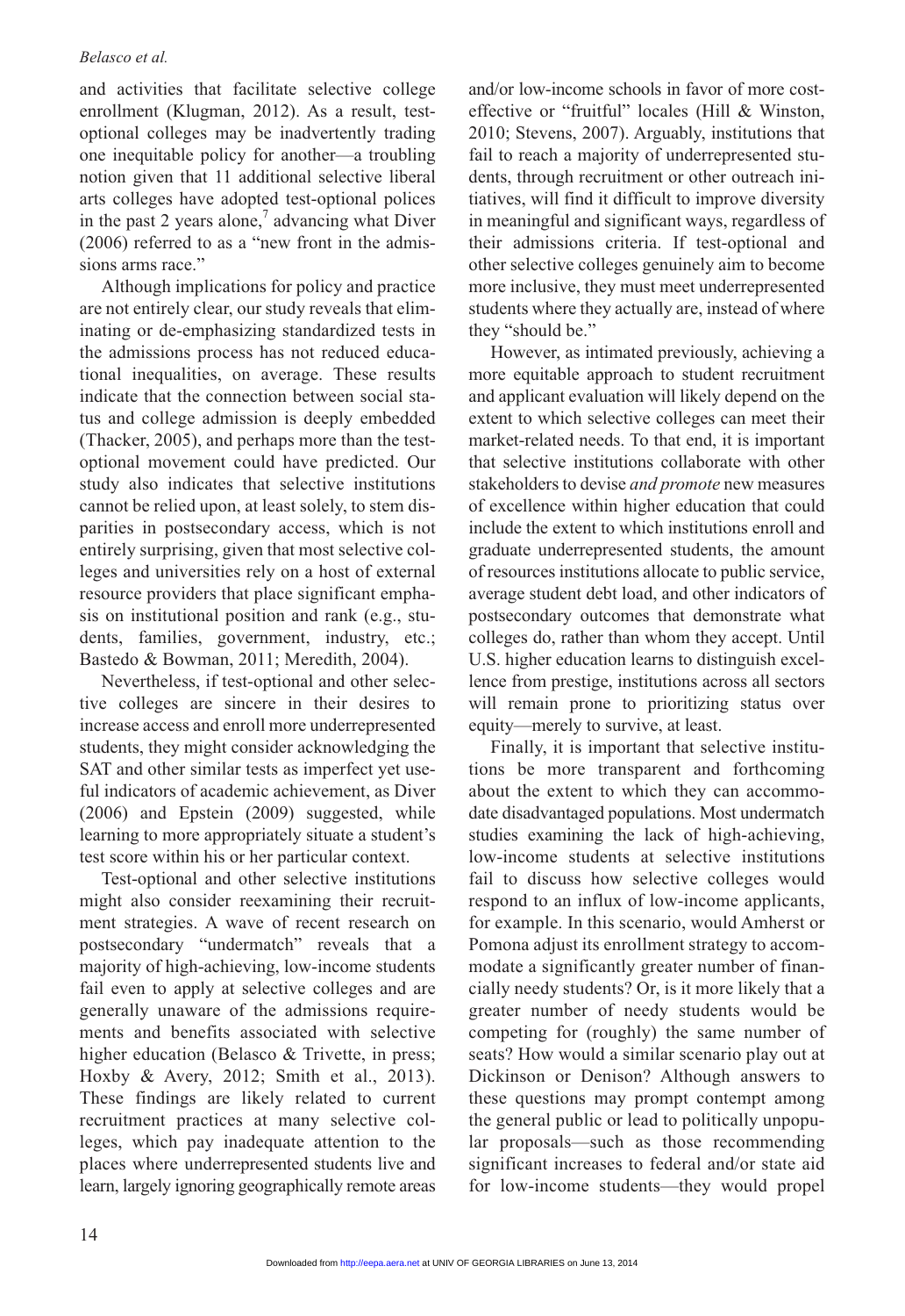# discussion on what is really required to improve diversity at America's most competitive colleges, compelling all parties to deal in reality rather than ideals.

# **Declaration of Conflicting Interests**

The author(s) declared no potential conflicts of interest with respect to the research, authorship, and/or publication of this article.

#### **Funding**

The author(s) received no financial support for the research, authorship, and/or publication of this article.

#### **Notes**

1. A review of the Fairtest newsletter archives [\(www.fairtest.org\)](www.fairtest.org) and various college websites revealed that 37 of 44 competitive institutions (as defined by Barron's) adopting test-optional policies before 2010 were liberal arts colleges.

2. The College Board commonly reports an institution's application numbers for the prior academic year. For example, application data in College Board's *Annual Survey of Colleges* labeled 2010 indicate the number of applications submitted in 2009.

3. Trend indicators for Wheaton College (Massachusetts), which adopted a test-optional admissions policy in 1993 (academic year ending), were created using data from 1992 and 1993 only, the 2 years before the institution could have experienced any "test-optional effects."

4. All colleges experienced sharp increases in their reported Scholastic Aptitude Test (SAT) scores after the College Board re-centered score scales in 1995 to provide easier performance comparisons among the contemporary test-taking population.

5. Growth in Pell rates and declines in application totals after 2009 are likely attributed to the Great Recession, and its negative influence on demand for liberal arts education.

6. Normality tests, along with descriptive statistics and histograms, show that a square-root transformation performs better than a log-transformation in allowing for more normal distribution. However, skewness and kurtosis tests still detect some non-normality within our transformed variable.

7. Including Agnes Scott College, Connecticut College, Earlham College, Furman College, Illinois College, Manhattanville College, Moravian College, St. Leo College, University of the South, Ursinus College, and Washington and Jefferson.

#### **References**

- Abadie, A. (2005). Semiparametric difference-indifferences estimators. *The Review of Economic Studies*, *72*, 1–19.
- Alon, S. (2009). The evolution of class inequality in higher education: Competition, exclusion, and adaptation. *American Sociological Review*, *74*, 731–755.
- Alon, S., & Tienda, M. (2007). Diversity, opportunity, and the shifting meritocracy in higher education. *American Sociological Review*, *72*, 487–511.
- Angrist, J., & Pischke, J. (2009). *Mostly harmless econometrics*. Princeton, NJ: Princeton University Press.
- Atkinson, R. C. (2001, February 18). *Standardized tests and access to American universities*. The 2001 Robert H. Atwell Distinguished Lecture, delivered at the 83rd Annual Meeting of the American Council on Education, Washington, DC.
- Atkinson, R. C., & Geiser, S. (2009). Reflections on a century of college admissions tests. *Educational Researcher*, *38*, 665–676.
- Bastedo, M. N., & Bowman, N. A. (2011). College rankings as an interorganizational dependency: Establishing the foundation for strategic and institutional accounts. *Research in Higher Education*, *52*, 3–23.
- Bates College. (2004, October 10). *PowerPoint analysis: SAT submitters and non-submitters*. Retrieved from [http://www.bates.edu/news/2004/10/10/powerpoint](http://www.bates.edu/news/2004/10/10/powerpoint-analysis/)[analysis/](http://www.bates.edu/news/2004/10/10/powerpoint-analysis/)
- Belasco, A. S., & Trivette, M. J. (in press). Aiming low: Estimating the scope and predictors of postsecondary undermatch. *Journal of Higher Education*.
- Bertrand, M., Duflo, E., & Mullainathan, S. (2004). How much should we trust differences-in-differences estimates? *The Quarterly Journal of Economics*, *119*, 249–275.
- Bettinger, E. P., Evans, B. J., & Pope, D. G. (2011). *Improving college performance and retention the easy way: Unpacking the ACT exam* (No. w17119). Cambridge, MA: National Bureau of Economic Research.
- Blau, J. R., Moller, S., & Jones, L. V. (2004). Why test? Talent loss and enrollment loss. *Social Science Research*, *33*, 409–434.
- Bourdieu, P. (1993). *The field of cultural production*. Cambridge, UK: Polity Press.
- Bourdieu, P. (1996). *The state nobility: Elite schools in the field of power*. Stanford, CA: Stanford University Press.
- Bourdieu, P., & Wacquant, L. J. D. (1992). *An invitation to reflexive sociology*. Cambridge, UK: Polity Press.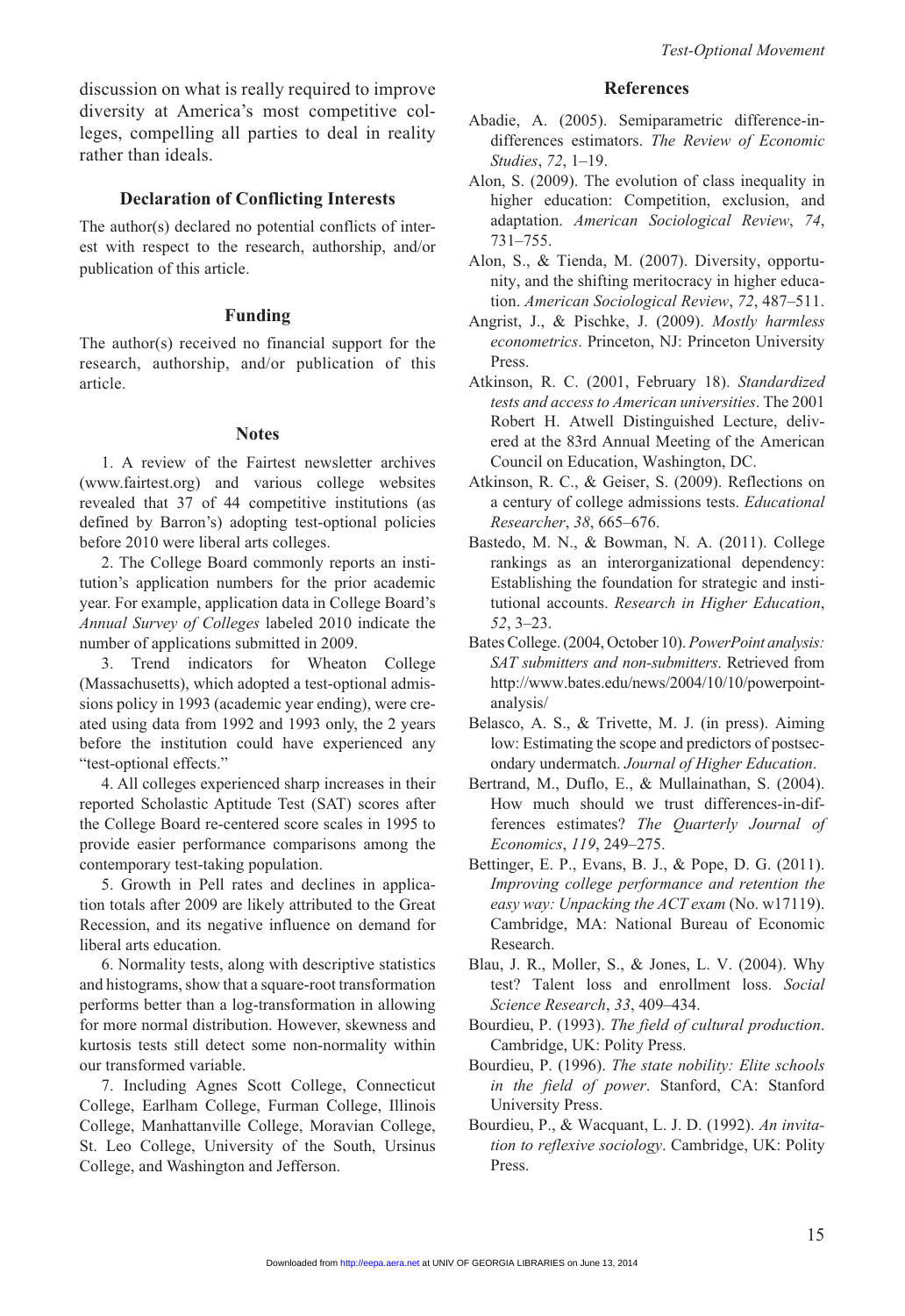- Buchmann, C., Condron, D. J., & Roscigno, V. J. (2010). Shadow education, American style: Test preparation, the SAT and college enrollment. *Social Forces*, *89*, 435–461.
- Camara, W. J., & Schmidt, A. E. (1999). *Group differences in standardized testing and social stratification* (College Board Report No. 99-5). New York, NY: College Entrance Examination Board.
- College Board. (2011). *Annual survey of colleges 1990-2010*. New York, NY: Author.
- Cortes, C. M. (2013). Profile in action: Linking admission and retention. *New Directions for Higher Education*, *2013*(161), 59–69.
- Crouse, J., & Trusheim, D. (1988). *The case against the SAT*. Chicago, IL: University of Chicago Press.
- Diver, C. S. (2006, September 18). Skip the test, betray the cause. *The New York Times*. Retrieved from <http://www.nytimes.com/2006/09/18/opinion/> 18diver.html? $r=0$
- Dynarksi, S. (2004). The new merit aid. In C. Hoxby (Ed.), *College choices: The economics of where to go, when to go, and how to pay for it* (pp. 63–100). Chicago, IL: University of Chicago Press.
- Ehrenberg, R. (2002). Reaching for the brass ring: The U.S. News & World Report rankings and competition. *The Review of Higher Education*, *26*, 145–162.
- Epstein, J. (2009, Summer). Behind the SAT optional movement: Context and controversy. *Journal of College Admission*, 9–19.
- Espenshade, T. J., & Chung, C. Y. (2011). Diversity outcomes of test-optional policies. In J. A. Soares (Ed.), *SAT wars: The case for test-optional admissions* (pp. 177–200). New York, NY: Teachers College Press.
- Espenshade, T. J., & Radford, A. W. (2009). *No longer separate not yet equal: Race and class in elite college admission and campus life*. Princeton, NJ: Princeton University Press.
- FairTest: The National Center for Fair and Open Testing. (2013). *Test score optional list*. Retrieved from http://[www.fairtest.org/](www.fairtest.org)university/optional
- Fischer, C. S., Hout, M., Jankowski, M. S., Lucas, S. R., Swidler, A., & Voss, K. (1996). *Inequality by design*. Princeton, NJ: Princeton University Press.
- Freedle, R. O. (2003). Correcting the SAT's ethnic and social-class bias: A method for reestimating SAT scores. *Harvard Educational Review*, *73*, 1–43.
- Fuller, A. (2012, September 12). Median SAT scores can get murky. *Chronicle of Higher Education*. Retrieved from [http://chronicle.com/blogs/headcount/](http://chronicle.com/blogs/headcount/median-sat-scores-they-can-get-murky/) [median-sat-scores-they-can-get-murky/](http://chronicle.com/blogs/headcount/median-sat-scores-they-can-get-murky/)31596
- Gambino, M. (2013, April 12). Document deep dive: What was on the first SAT? *Smithsonian Magazine*. Retrieved from [http://www.smithsonianmag.com/](http://www.smithsonianmag.com/ist/?next=/history/document-deep-dive-what-was-on-the-first-sat-21720496/) [ist/?next=/history/document-deep-dive-what-was](http://www.smithsonianmag.com/ist/?next=/history/document-deep-dive-what-was-on-the-first-sat-21720496/)[on-the-first-sat-21720496/](http://www.smithsonianmag.com/ist/?next=/history/document-deep-dive-what-was-on-the-first-sat-21720496/)
- Geiser, S., & Studley, W. R. (2002). UC and the SAT: Predictive validity and differential impact of the SAT I and SAT II at the University of California. *Educational Assessment*, *8*, 1–26.
- Gelman, A., & Hill, J. (2006). *Data analysis using regression and multilevel/hierarchical models*. New York, NY: Cambridge University Press.
- Grodsky, E., Warren, J. R., & Felts, E. (2008). Testing and social stratification in American education. *Annual Review of Sociology*, *34*, 385–404.
- Gumport, P. J., Iannozzi, M., Shaman, S., & Zemsky, R. (1997). *The United States country report: Trends in higher education from massification to post-massification*. Stanford, CA: National Center for Postsecondary Improvement.
- Hill, C. B., & Winston, G. C. (2010). Low-income students and highly selective private colleges: Geography, searching, and recruiting. *Economics of Education Review*, *29*, 495–503.
- Hoffman, J. L., & Lowitzki, K. E. (2005). Predicting college success with high school grades and test scores: Limitations for minority students. *The Review of Higher Education*, *28*, 455–474.
- Hoover, E. (2010, March 21). Colleges explore shades of gray in making entrance tests optional. *Chronicle of Higher Education*. Retrieved from [http://chronicle.com/article/Colleges-Explore-](http://chronicle.com/article/Colleges-Explore-Shades-of/64758/)[Shades-of/64758/](http://chronicle.com/article/Colleges-Explore-Shades-of/64758/)
- Hoover, E. (2012a, January 31). Claremont McKenna official resigns after falsely reporting SAT scores. *Chronicle of Higher Education*. Retrieved from [http://chronicle.com/blogs/headcount/claremont](http://chronicle.com/blogs/headcount/claremont-mckenna-official-resigns-after-falsely-reporting-sat-scores/29556)[mckenna-official-resigns-after-falsely-reporting](http://chronicle.com/blogs/headcount/claremont-mckenna-official-resigns-after-falsely-reporting-sat-scores/29556)[sat-scores/29556](http://chronicle.com/blogs/headcount/claremont-mckenna-official-resigns-after-falsely-reporting-sat-scores/29556)
- Hoover, E. (2012b, February 1). Inflated SAT scores reveal "elasticity of admissions data." *Chronicle of Higher Education*. Retrieved from [http://chronicle](http://chronicle.com/blogs/headcount/inflated-sat-scores-reveal-elasticity-of-admissions-data/29575) [.com/blogs/headcount/inflated-sat-scores-reveal](http://chronicle.com/blogs/headcount/inflated-sat-scores-reveal-elasticity-of-admissions-data/29575)[elasticity-of-admissions-data/29575](http://chronicle.com/blogs/headcount/inflated-sat-scores-reveal-elasticity-of-admissions-data/29575)
- Hoxby, C. M., & Avery, C. (2012). *The missing "One-Offs": The hidden supply of high-achieving, low income students* (No. w18586). Cambridge, MA: National Bureau of Economic Research.
- Iatarola, P., Conger, D., & Long, M. C. (2011). Determinants of high schools' advanced course offerings. *Educational Evaluation and Policy Analysis*, *33*, 340–359.
- Jarque, C. M., & Bera, A. K. (1987). A test for normality of observations and regression residuals. *International Statistical Review*, *55*, 163–172.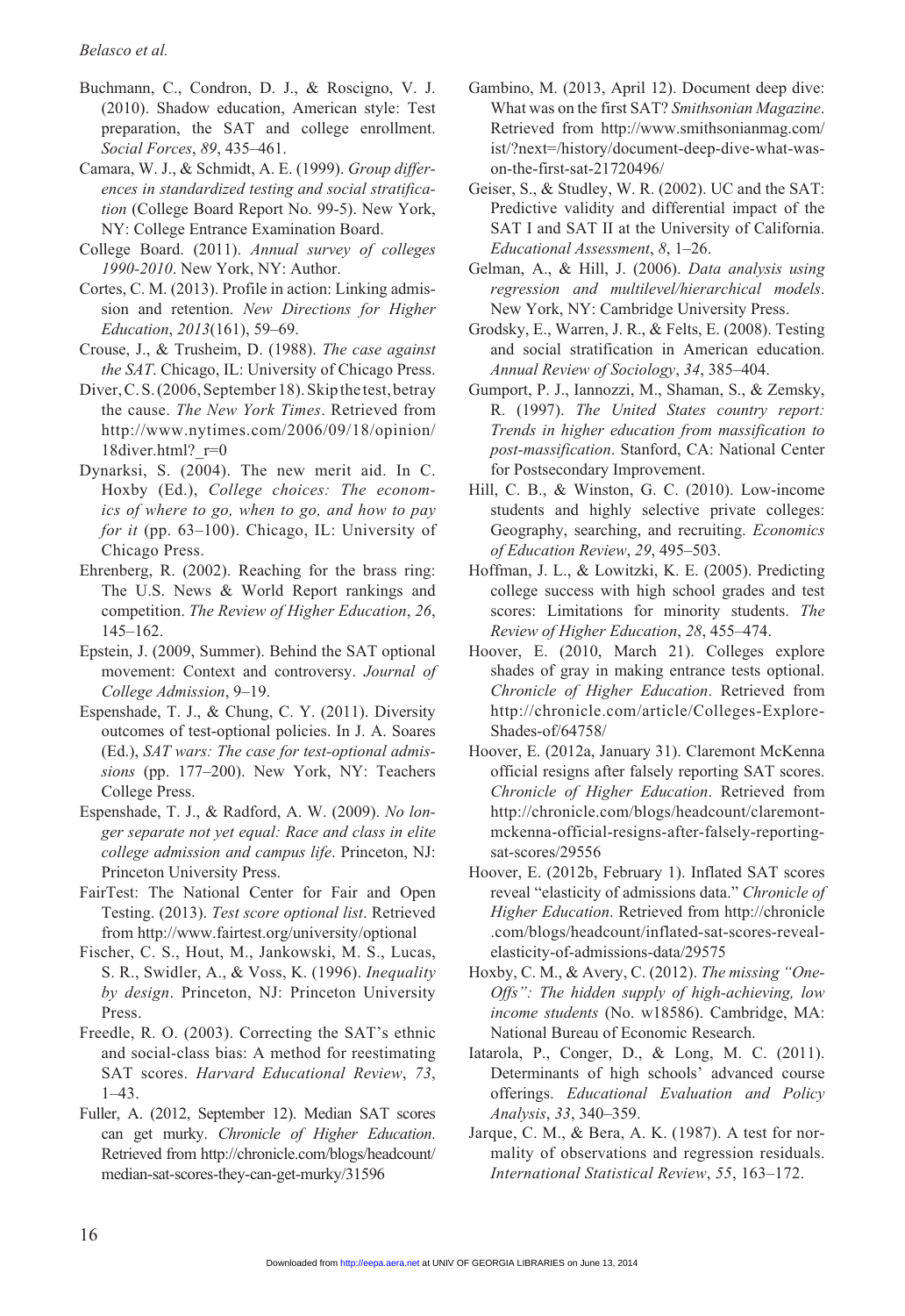- Jaschik, S. (2006, May 26). Momentum for going SAT optional. *Insider Higher Ed*. Retrieved from [http://](http://www.insidehighered.com/news/2006/05/26/sat) [www.insidehighered.com/news/2006/05/26/sat](http://www.insidehighered.com/news/2006/05/26/sat)
- Jencks, C., & Riesman, D. (1968). *The academic revolution*. Garden City, NJ: Doubleday.
- Karabel, J. (1984). Status group struggle, organizational interests, and limits of institutional autonomy. *Theory and Society*, *13*, 1–40.
- Katz, J. (1978). Epilogue: The admissions process— Society's stake and the individual's interest. In H. S. Sacks (Ed.), *Hurdles: The admission dilemma in American higher education* (pp. 318–347). New York, NY: Atheneum.
- Klugman, J. (2012). How resource inequalities among high schools reproduce class advantages in college destinations. *Research in Higher Education*, *53*, 803–830.
- Klugman, J. (2013). The advanced placement arms race and the reproduction of educational inequality. *Teachers College Record*, *115*, 1–34.
- Kobrin, J. L., Patterson, B. F., Barbuti, S. M., Mattern, K. D., & Shaw, E. J. (2008). *Validity of the SAT for predicting first-year college grade point average*. New York, NY: The College Board.
- Lemann, N. (1999). *The big test: The secret history of the American meritocracy*. New York, NY: Farrar, Straus and Giroux.
- Lewin, T. (2013, August 2). Testing, testing: Most students are taking both the ACT and SAT. *The New York Times*. Retrieved from [http://www.nytimes](http://www.nytimes.com/2013/08/04/education/edlife/more-students-are-taking-both-the-act-and-sat.html) [.com/2013/08/04/education/edlife/more-students](http://www.nytimes.com/2013/08/04/education/edlife/more-students-are-taking-both-the-act-and-sat.html)[are-taking-both-the-act-and-sat.html](http://www.nytimes.com/2013/08/04/education/edlife/more-students-are-taking-both-the-act-and-sat.html)
- McDermott, A. (2008, September 25). Surviving without the SAT. *The Chronicle of Higher Education*. Retrieved from [http://chronicle.com/](http://chronicle.com/article/Surviving-Without-the-SAT/18874) [article/Surviving-Without-the-SAT/18874](http://chronicle.com/article/Surviving-Without-the-SAT/18874)
- Meredith, M. (2004). Why do universities compete in the rankings game? An empirical analysis of the effects of the U.S. News and World Report college rankings. *Research in Higher Education*, *45*, 443–461.
- Merton, R. K. (1936). The unanticipated consequences of purposive social action. *American Sociological Review*, *1*, 894–904.
- Merton, R. K. (1957). *Social theory and social structure*. New York, NY: Free Press.
- Park, J. J. (2012). It takes a village (or an ethnic economy): The varying roles of socioeconomic status, religion, and social capital in SAT preparation for Chinese and Korean American students. *American Educational Research Journal*, *49*, 624–650.
- Perna, L. W., May, H., Yee, A., Ransom, T., Rodriguez, A., & Fester, R. (2013). Unequal access to rigorous high school curricula: An exploration of the opportunity to benefit from the International

Baccalaureate Diploma Programme (IBDP). *Educational Policy*. Advance online publication. doi:10.1177/0895904813492383

- Posselt, J. R., Jaquette, O., Bielby, R., & Bastedo, M. N. (2012). Access without equity: Longitudinal analyses of institutional stratification by race and ethnicity, 1972-2004. *American Educational Research Journal*, *49*, 1074–1111.
- Robinson, M., & Monks, J. (2005). Making SAT scores optional in selective college admissions: A case study. *Economics of Education Review*, *24*, 393–405.
- Rothstein, J. M. (2004). College performance predictions and the SAT. *Journal of Econometrics*, *121*, 297–317.
- Royston, P. (1991). Estimating departure from normality. *Statistics in Medicine*, *10*, 1283–1293.
- Sackett, P. R., Kuncel, N. R., Arneson, J. J., & Waters, S. D. (2009). Does socioeconomic status explain the relationship between admissions tests and postsecondary academic performance? *Psychological Bulletin*, *135*, 1–22.
- Sackett, P. R., Kuncel, N. R., Beatty, A. S., Rigdon, J. L., Shen, W., & Kiger, T. B. (2012). The role of socioeconomic status in SAT-grade relationships and in college admissions decisions. *Psychological Science*, *23*, 1000–1007.
- Shaw, E. J., Kobrin, J. L., Patterson, B. F., & Mattern, K. D. (2012). *The validity of the SAT for predicting cumulative grade point average by college major*. New York, NY: College Board.
- Smith, J., Pender, M., & Howell, J. (2013). The full extent of student-college academic undermatch. *Economics of Education Review*, *32*, 247–261.
- Stevens, M. L. (2007). *Creating a class: College admissions and the education of elites*. Cambridge, MA: Harvard University Press.
- Supiano, B. (2012, August 17). Emory U. intentionally misreported admissions data, investigation finds. *Chronicle of Higher Education*. Retrieved from [http://chronicle.com/blogs/headcount/emory](http://chronicle.com/blogs/headcount/emory-u-intentionally-misreported-admissions-data-investigation-finds/31215)[u-intentionally-misreported-admissions-data](http://chronicle.com/blogs/headcount/emory-u-intentionally-misreported-admissions-data-investigation-finds/31215)[investigation-finds/31215](http://chronicle.com/blogs/headcount/emory-u-intentionally-misreported-admissions-data-investigation-finds/31215)
- Thacker, L. (Ed.). (2005). *College unranked: Ending the college admissions frenzy*. Cambridge, MA: Harvard University Press.
- Vigdor, J. L., & Clotfelter, C. T. (2003). Retaking the SAT. *The Journal of Human Resources*, *38*, 1–33.
- Webster, T. J. (2001). A principle component analysis of the U.S. News and World Report tier rankings of colleges and universities. *Economics of Education Review*, *20*, 235–244.
- White, H. (1980). Using least squares to approximate unknown regression functions. *International Economic Review*, *21*, 149–170.